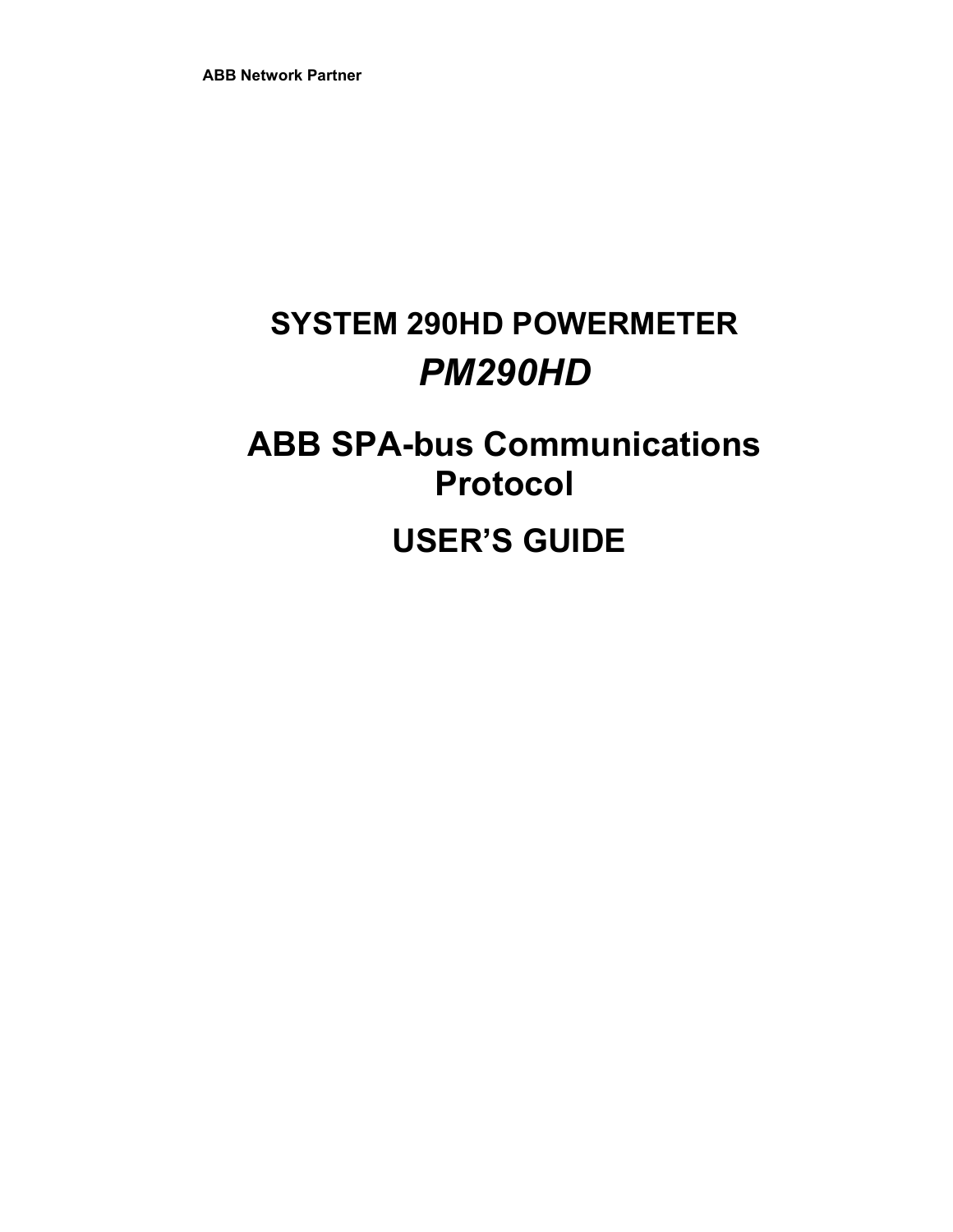Every effort has been made to ensure complete and accurate information concerning the material presented in this book. However, the manufacturer can neither guarantee nor be held legally responsible for any mistakes in printing or faulty instructions contained in this book. The authors always appreciate receiving notice of any errors or misprints.

The manufacturer does not accept liability for any damage caused by instrument malfunction. The manufacturer accepts no responsibility that the instrument is suitable for the application for which it was purchased.

If further information is desired by the purchaser regarding his particular installation, operation or maintenance of his equipment, the manufacturer or local representative or local distributor should be contacted.

BG0148 Rev.A2 First Printing © July, 1998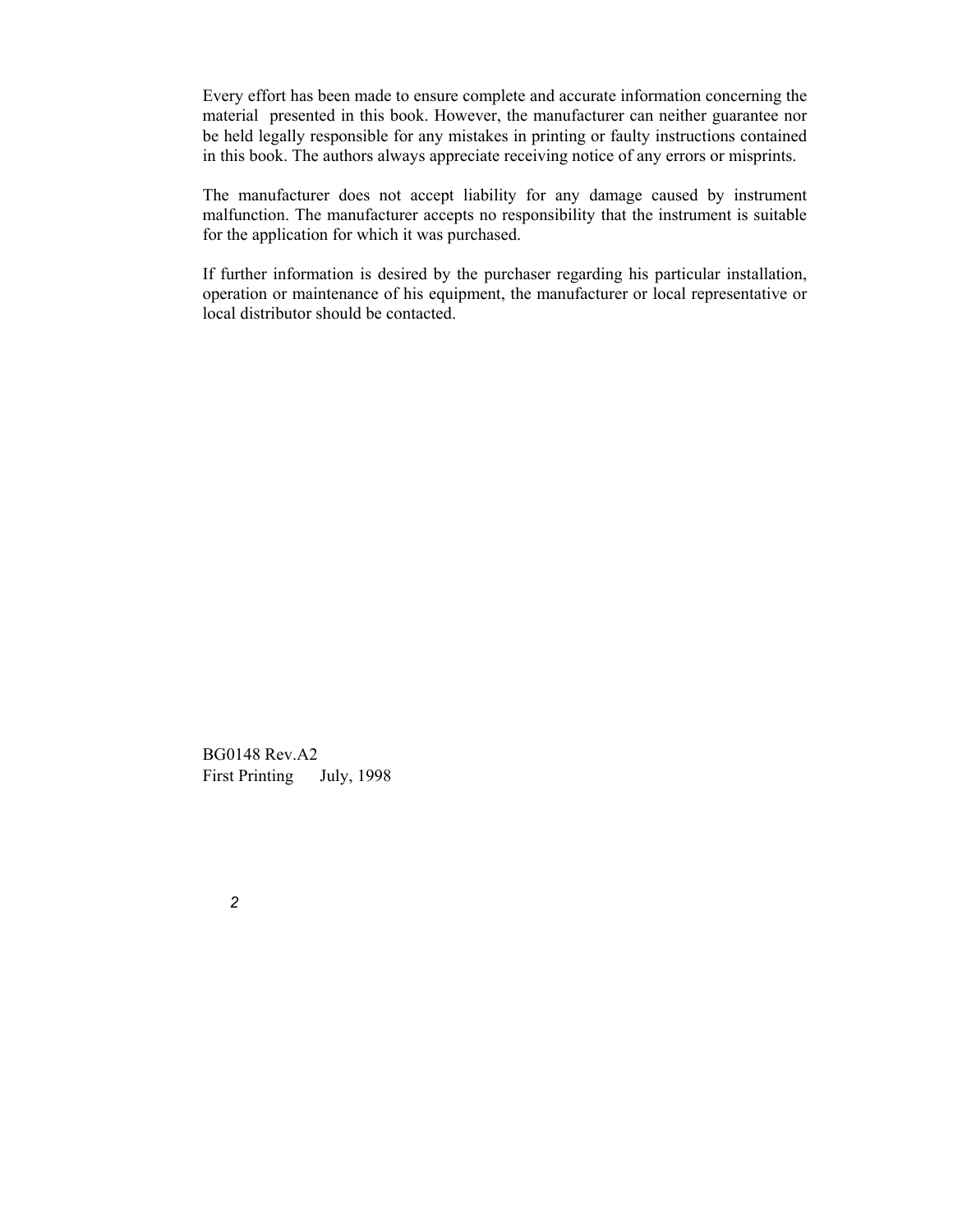## **Table of Contents**

 $\mathfrak{Z}$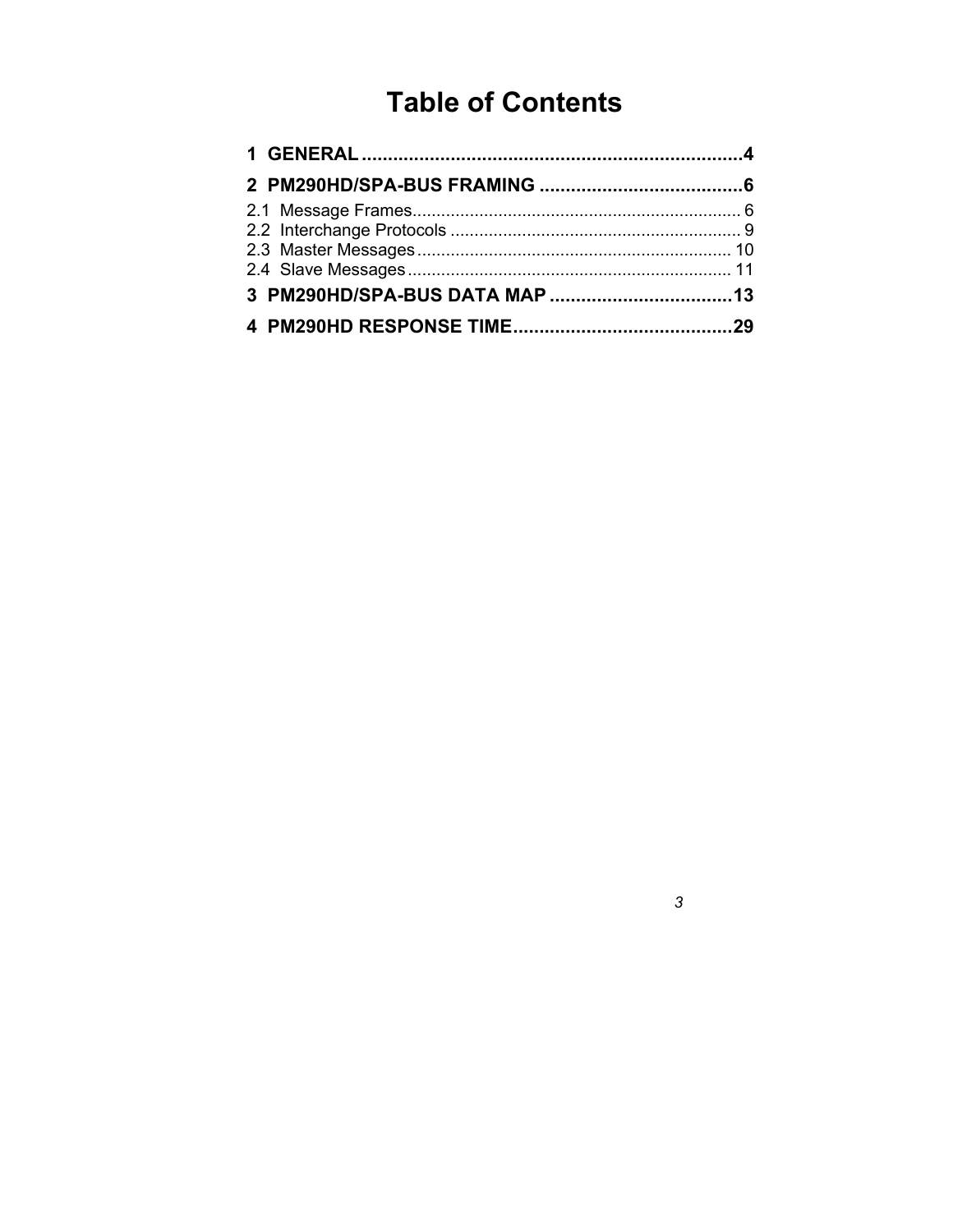## **1 GENERAL**

This document specifies a subset of the ABB SPA-bus serial communications protocol used to transfer data between a master station and the *PM290HD*. The document provides the complete information necessary to develop a third-party communications software capable to communicate with the *Series 290HD* Powermeters.

*Table 1-1* lists communications parameters that should be set up in the instrument in the SPA-bus communications mode. For information on how to configure setup parameters via the front panel, refer to your *PM290HD User's Guide*.

Additional information concerning communications operation, configuring the communications parameters and communications connections is found in the *PM290HD User's Guide*.

#### **IMPORTANT**

 The voltage parameters throughout the protocol can represent line-to-neutral or lineto-line voltages depending on the wiring mode selected in the Powermeter. When a 4L-N wiring mode is selected, they will be line-to-neutral voltages, and when another mode is selected, they will be line-to-line voltages. In all grounded connections using either 4L-N or 4L-L wiring mode, voltage harmonics and captured waveforms will represent line-to-neutral voltages. In a 3-wire direct connection, voltage harmonics and captured waveforms will represent line-to-neutral voltages that arise on the Powermeter's input transformers. In a 3-wire open delta connection, voltage harmonics and captured waveforms will comprise L12 and L23 line-to-line voltages.

• In 3-wire connection schemes, the individual phase values for power factor, active power, apparent power and reactive power will be zeros, because they have no meaning. The only total three-phase power values can be used.

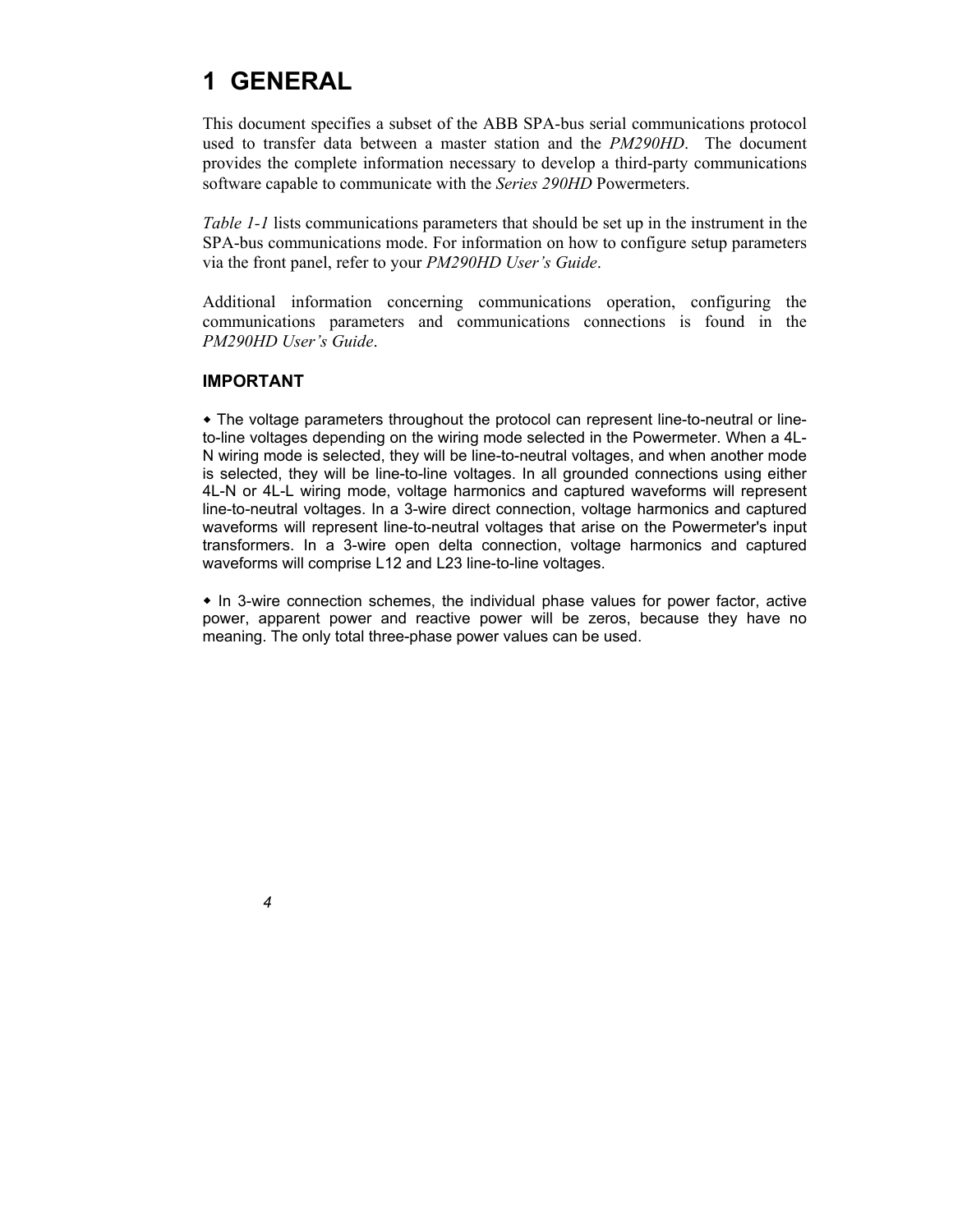| Label | Parameter<br>Name                           | Range/<br>options                                                             | Description                                                                                                                                                                                                               |
|-------|---------------------------------------------|-------------------------------------------------------------------------------|---------------------------------------------------------------------------------------------------------------------------------------------------------------------------------------------------------------------------|
| br.   | Baud rate and data<br>format                | <i>7E/9600</i><br>7E/4800<br>7E/2400<br>7E/1200<br>7E/600<br>7E/300<br>7E/110 | 7 bit, even parity, 9600 bps<br>7 bit, even parity, 4800 bps<br>7 bit, even parity, 2400 bps<br>7 bit, even parity, 1200 bps<br>7 bit, even parity, 600 bps<br>7 bit, even parity, 300 bps<br>7 bit, even parity, 110 bps |
| Add.  | Address                                     | 1 to 255                                                                      | Communication address                                                                                                                                                                                                     |
| H.Sh. | Handshaking 1                               | <b>SOFt</b>                                                                   | Software flow control (XON/XOFF<br>protocol). The DTR/RTS signal<br>permanently asserted                                                                                                                                  |
|       |                                             | rtS/SOFt                                                                      | Software flow control (XON/XOFF<br>protocol). The DTR/RTS signal<br>asserted during transmission                                                                                                                          |
|       |                                             | <b>HArd</b>                                                                   | Hardware flow control (CTS<br>protocol). The DTR/RTS signal<br>permanently asserted                                                                                                                                       |
|       |                                             | rtS/HArd                                                                      | Hardware flow control (CTS<br>protocol). The DTR/RTS signal<br>asserted during transmission                                                                                                                               |
| CoP.  | Communications<br>protocol and<br>interface | SPA/232<br>SPA/422<br>SPA/485                                                 | SPA-bus protocol/RS-232<br>SPA-bus protocol/RS-422<br>SPA-bus protocol/RS-485                                                                                                                                             |

*Table 1-1 SPA-bus communications parameters* 

 $O$  In the SPA-bus mode, software handshaking is not applicable. Choose software handshaking to disable flow control.

The DTR/RTS control line operates independently of the flow control protocol. With the RTS option selected, the PM290HD asserts the DTR/RTS line high at least 5 ms before the response message is sent out, and holds it asserted throughout the transmission. If the RTS option is not selected, the DTR/RTS line is permanently asserted high. Note that the DTR/RTS signal has an RS-232 bipolar logic level.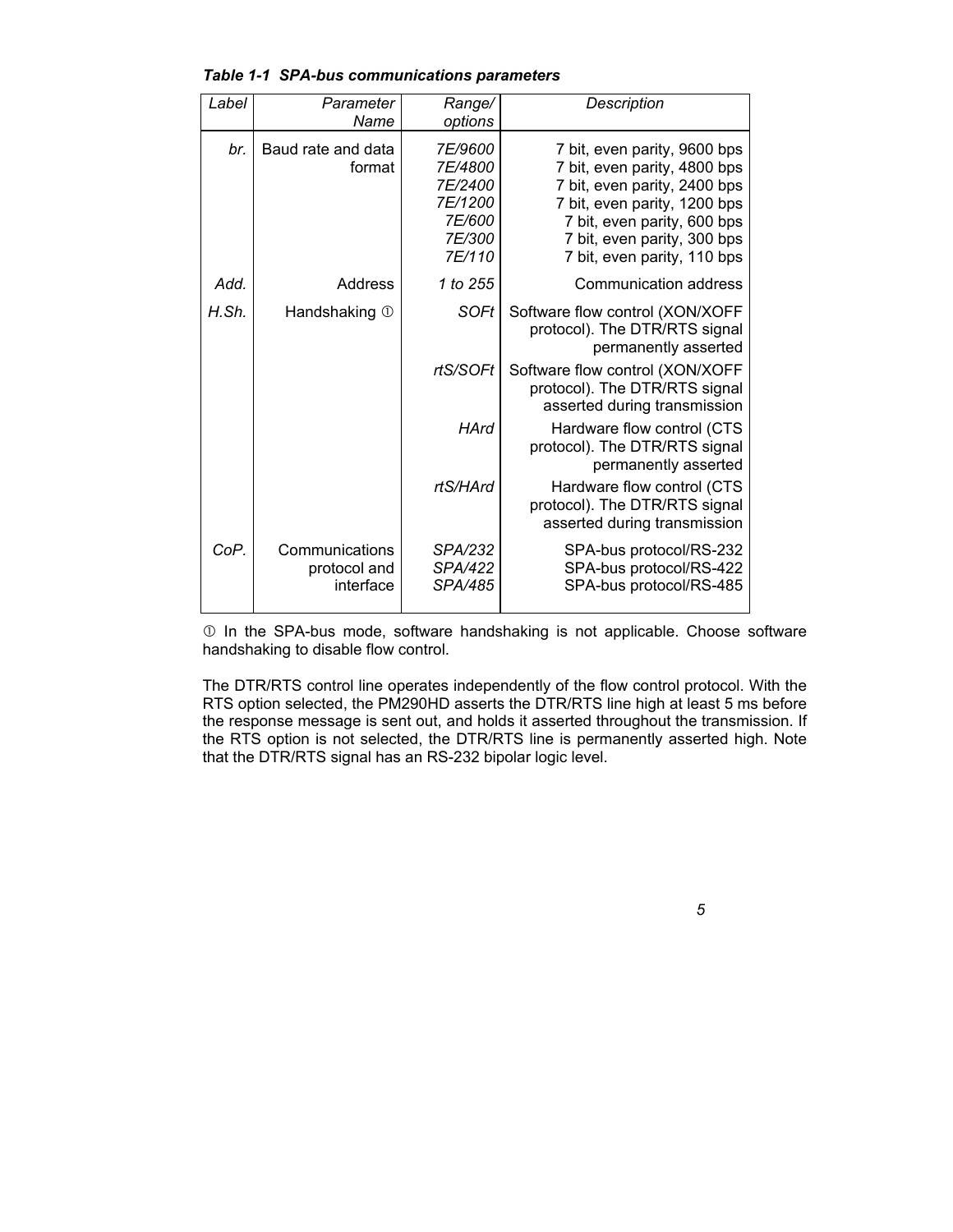## **2 PM290HD/SPA-BUS FRAMING**

## **2.1 Message Frames**

#### *Mode of Transmission*

All messages within the SPA-bus communications protocol are designed to consist only of printable characters. The maximum message length is 255 characters.

The mode of transmission is 7 data bit with even parity check bit.

#### *Message format*

**The master message frame has the following format:** 

#### **>nTeXm/m:dddd/dddd/dddd:CCcr**

where

#### *>nTeXm/m = master header:*

| >  | = master start synchronization character                      |
|----|---------------------------------------------------------------|
| n  | = slave number (address)                                      |
| т  | = message type code                                           |
| е  | $=$ channel number (e=0 or can be omitted)                    |
| X. | $=$ data type                                                 |
| m  | $=$ data number                                               |
|    | $m/m$ = first/last data numbers for multiple data             |
|    | $ddd' = data part (optional)$                                 |
| CC | $=$ checksum                                                  |
| cr | = master stop synchronization character (carriage return 0Dh) |
|    | $=$ header and data part delimiter                            |
|    |                                                               |

#### **The slave message frame has the following format:**

#### **lf<nT:dddd/dddd/dddd:CCcrlf**

| where        |                                                                   |
|--------------|-------------------------------------------------------------------|
| If $\leq nT$ | = slave header:                                                   |
| lf<          | $=$ slave start synchronization characters (If $=$ line feed 0Ah) |
| n            | = slave (number) address                                          |
| т            | $=$ message type code                                             |
| dddd/        | = data part (optional)                                            |
| CC.          | $=$ checksum                                                      |
| crif         | = slave stop characters (carriage return 0Dh and line feed 0Ah)   |
|              | $=$ header and data part delimiter                                |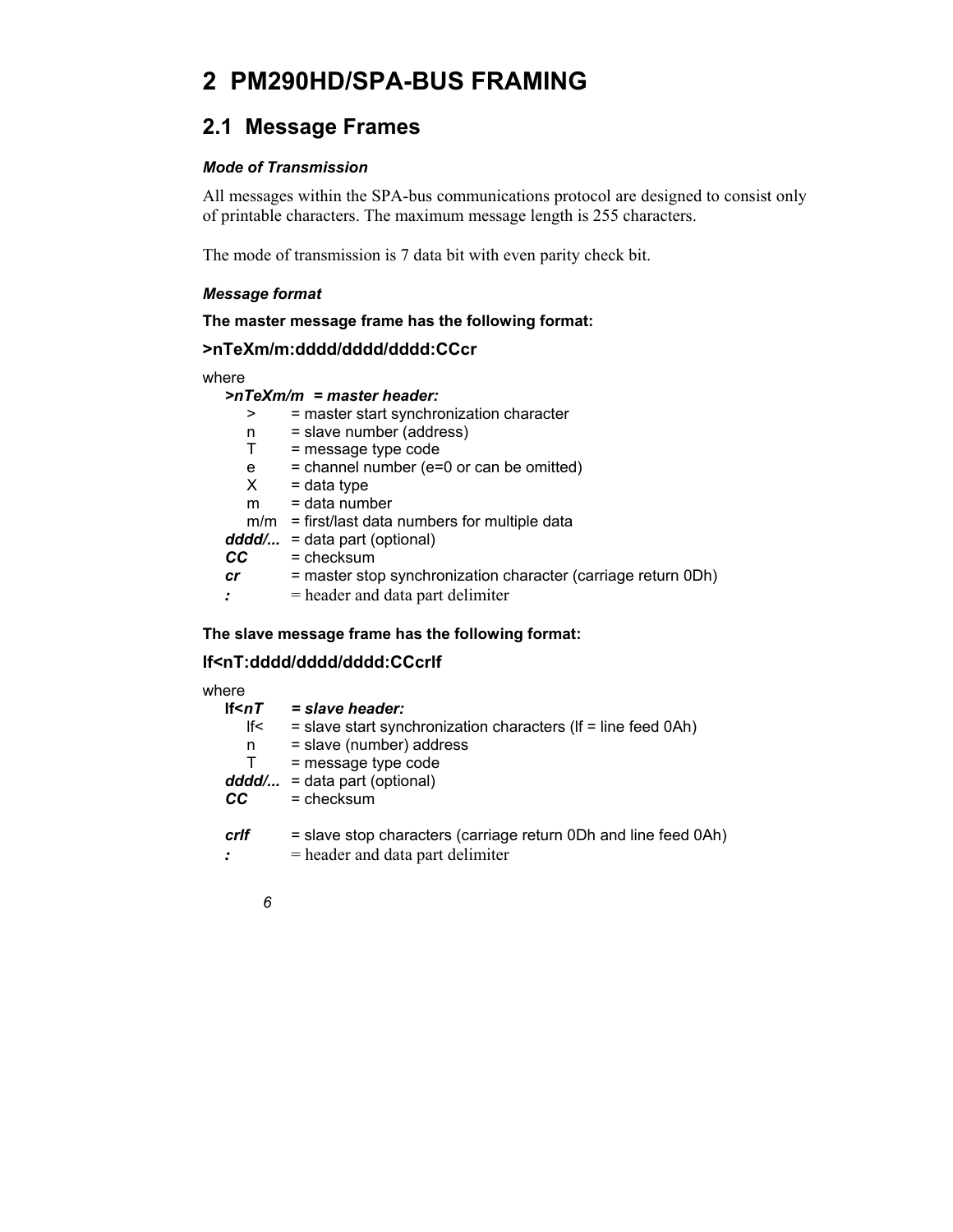#### *Synchronization Characters*

The master messages are started with a single character ">" (ASCII 62) and ended with a single character "cr" (ASCII 13).

The slave message starts with two characters "lf<" (ASCII 10, ASCII 60) and ends with two characters "crlf" (ASCII 13, ASCII 10).

#### *Slave Number*

The slave number is given in decimal format as 1...255. It may contain from one to three digits (no nonsignificant leading zeros).

The slave number of 900 is used as the broadcast address. *The only data category for which the broadcast mode is supported by the PM290HD is the 'D' category - the date and time update. The instrument takes an action on this request, but will not respond to the message.*

#### *Message Type*

A single-letter code is used for designating the message type as follows:

#### **Master messages**

 $R = read$  $W =$  write

#### **Slave messages**

- $D = data$
- $A =$ acknowledgment (ACK)
- $N =$  negative acknowledgment (NAK)

#### *Channel Number*

The channel number can be given in decimal format as 0 or omitted. *All the data in the PM290HD is available in channel 0.* 

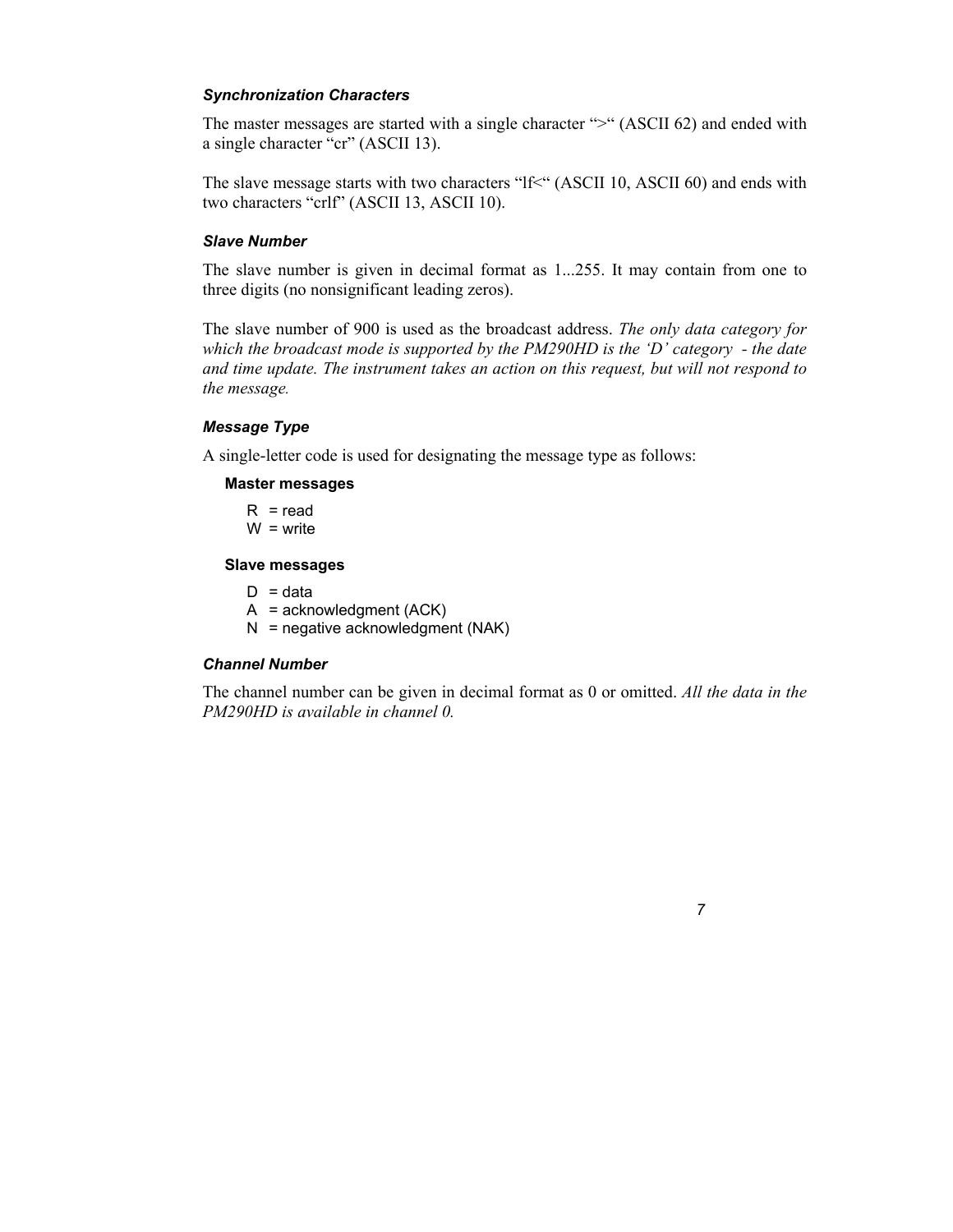#### *Data Category*

A single-letter character is used to designate the logical data type as follows:

- $I = input data$
- $O =$  output data
- $S =$  setting values
- $V =$  internal variables
- $C =$  slave status
- $F =$  slave identification
- $D =$  date and time

#### *Data Number*

The data number is given in decimal format as 1...999999. A string of several contiguous data items can be addressed by issuing the first and last item numbers separated by a slash character.

The data number field can be omitted. In this event, the request is assumed to address all contiguous data of the data category.

#### *Data Part*

The data part includes slave data items separated by a slash character "/". The last data is followed by character ":".

Data items can have numerical or character (text) format. Data items represented in numerical format are given in ASCII decimal or hexadecimal notation.

In decimal notation, a data item can contain a decimal point. Positive numbers are given without a sign, and negative numbers are preceded by a "-" character. No leading or trailing zeros are allowed.

In the *PM290HD/SPA-BUS* data map (see *Chapter 3*), the data format is designated by a "D" for decimal data (when a data item can contain a decimal point, a "D" character is followed by a dot and a one-digit letter showing the number of allowable decimal places after a point), by an "H" - for hexadecimal data, and by a "C" - for character data.

#### *Redundancy Check*

The message checksum is an 8-bit binary number represented and transmitted as two ASCII hexadecimal characters (0-9, A-F). The checksum is produced by XORing the message bytes. Excluded from the checksum are the checksum field itself and characters "cr" and "lf".

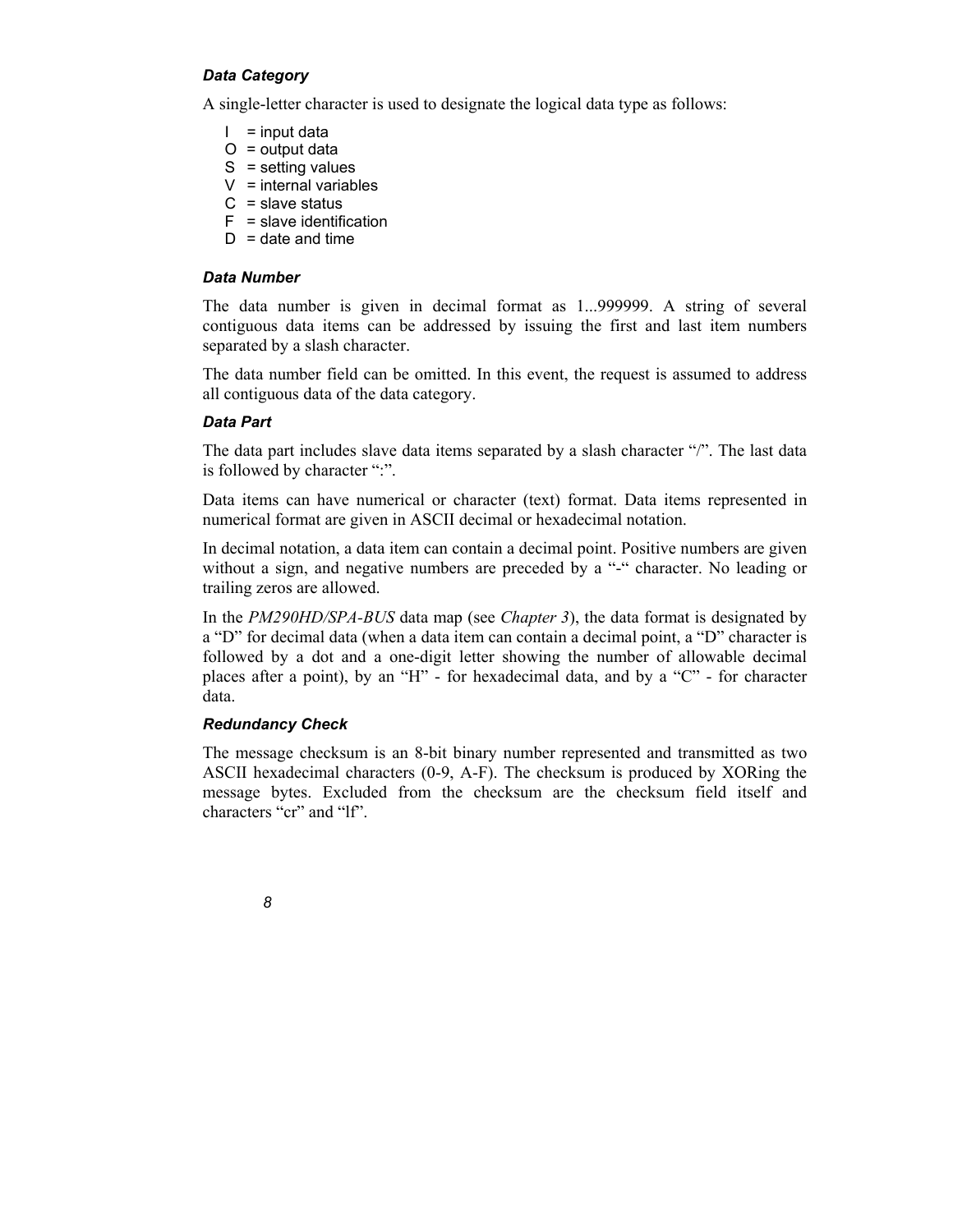*In the PM290HD messages, the checksum will be always present, while the master can omit the checksum by replacing it with two letters "XX".* 

At the received end, the checksum is calculated and compared to the sent checksum. W*hen the redundancy check error is detected, the PM290HD will not act on or respond to the message.*

### **2.2 Interchange Protocols**

The communications works on a master-slave basis. The master initiates the communications by sending a message to the bus. The slave, which recognize its own slave number, responds by sending an appropriate reply message.

The *PM290HD* supports the only SPA-bus slave protocol. It can respond to the master requests, but does not transmit information on its own initiative.

The communications protocols are basically divided into two categories:

- data read from the slave
- data write to slave

Data write can use one of the two alternative procedures:

- direct data write to slave
- broadcast data write to all slaves using the broadcast address of 900

The following paragraphs specify the interchange protocols for each category.

#### *Data Read from Slave*

| Master           | Slave |                                                                                           |
|------------------|-------|-------------------------------------------------------------------------------------------|
| R -------------> |       | 1. Master sends a read message                                                            |
|                  |       | 2a. Slave replies with a data message<br>2b. Slave replies with a negative acknowledgment |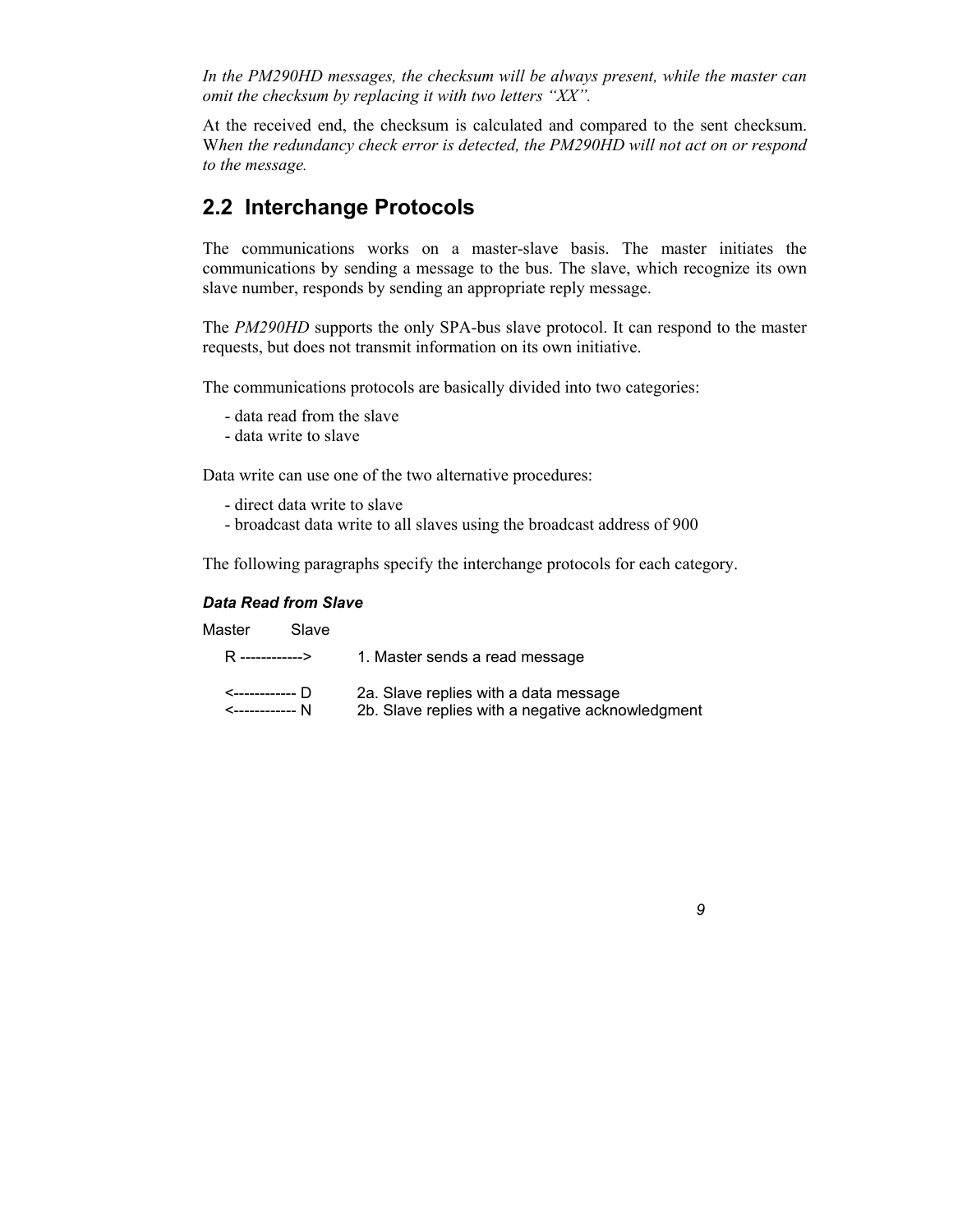#### *Direct Data Write to Slave*

| Master | Slave |                                                                                 |
|--------|-------|---------------------------------------------------------------------------------|
|        |       | 1. Master sends data to slave                                                   |
|        |       | 2a. Slave acknowledges data<br>2b. Slave replies with a negative acknowledgment |

#### *Broadcast Data Write to Slaves*

W -----------> 1. Master sends data to all slaves

No acknowledgment is sent by the slaves

### **2.3 Master Messages**

#### *Message Type R (Read)*

The message has the following format:

#### **>nReXm/m:CCcr**

where

- **>** = master start synchronization character
- **n** = slave number (address)
- **R** = read message type (literally)
- **e** = channel number (e=0 or can be omitted)
- $X = data type$
- **m** = data number
- **m/m** = first/last data numbers for multiple data read
- *CC* = checksum
- *cr* = master stop synchronization character
- *:* = header delimiter

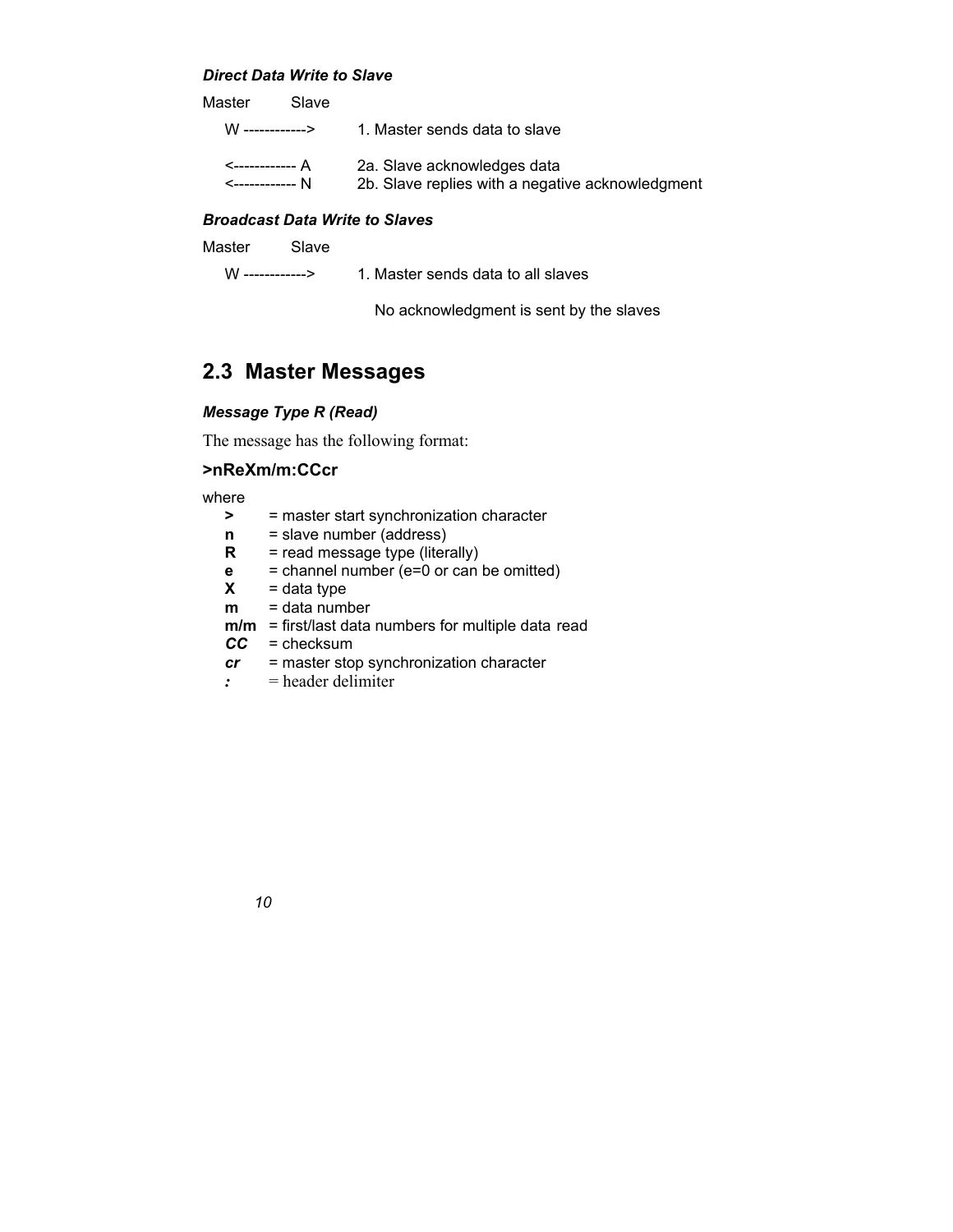#### *Message Type W (Write)*

The message has the following format:

#### **>nWeXm/m:***dddd/.../dddd:***CCcr**

where

- **>** = master start synchronization character
- **n** = slave number (address)
- $W =$  write message type (literally)
- **e** = channel number (e=0 or can be omitted)
- $X = data type$
- **m** = data number
- **m/m** = first/last data numbers for multiple data read
- *dddd/.../dddd* = data part
- *CC* = checksum
- *cr* = master stop synchronization character
- *:* = header and data part delimiter

### **2.4 Slave Messages**

#### *Message Type D (Data)*

The message has the following format:

#### **lf<nD:***dddd/.../dddd:***CCcrlf**

where

- **lf<** = slave start synchronization characters **n** = slave number (address)  $D =$  data message type (literally) *dddd/.../dddd* = data part *CC* = checksum
- *crlf* = slave stop characters
- *:* = header and data part delimiter

#### *Message Type A (ACK)*

The message has the following format:

#### **lf<nA:CCcrlf**

where

**lf<** = slave start synchronization characters

- **n** = slave number (address)
- **A** = ACK message type (literally)
- *CC* = checksum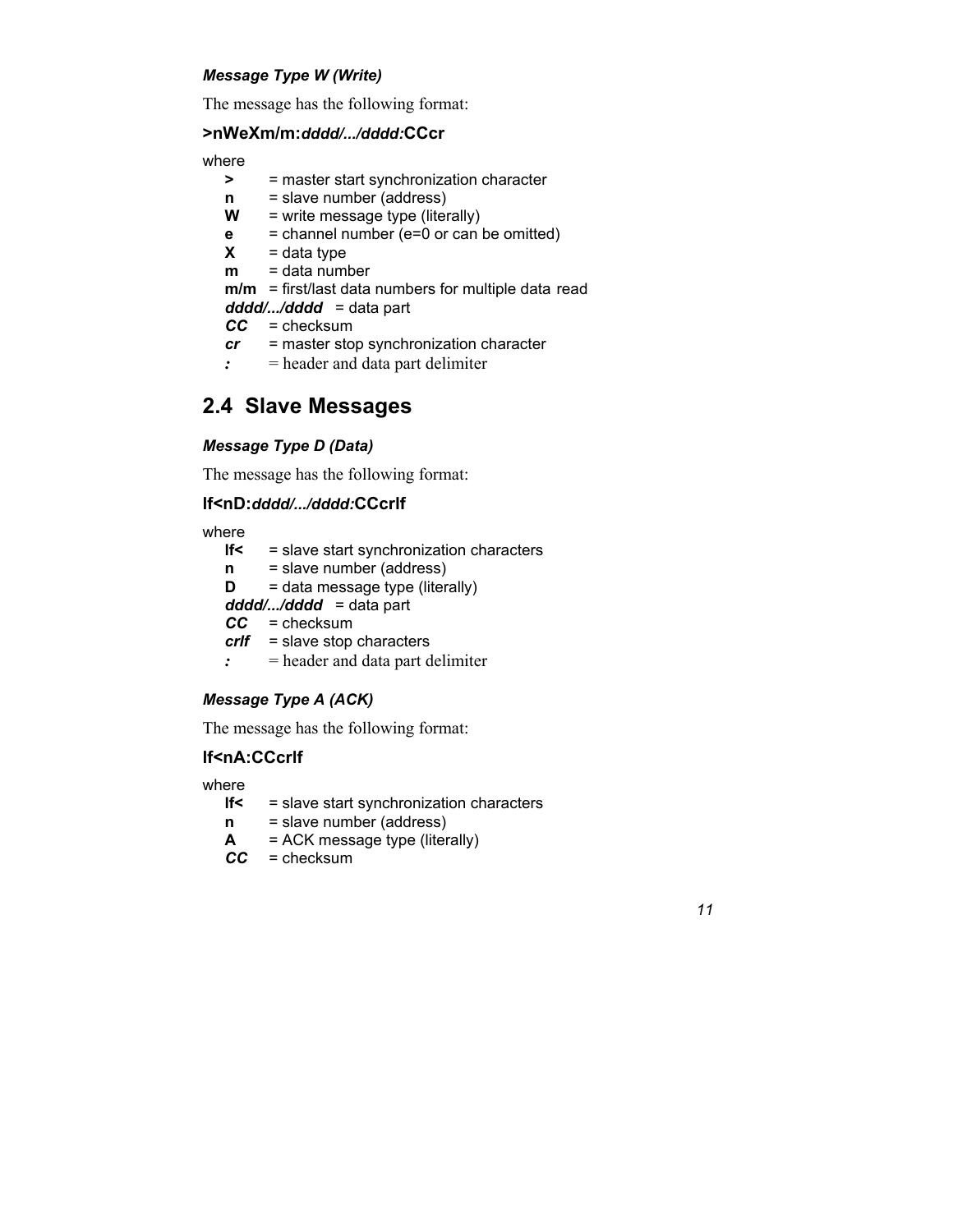#### *crlf* = slave stop characters

*:* = header delimiter

#### *Message Type N (NAK)*

The message has the following format:

#### **lf<nN:d:CCcrlf**

where

- **lf<** = slave start synchronization characters
- **n** = slave number (address)
- **N** = NAK message type (literally)
- $d =$  error code (see below)
- *CC* = checksum
- *crlf* = slave stop characters
- *:* = header delimiter

The error codes in the NAK message are as follows:

 1 = slave is busy: the instrument is being programmed via the front panel (only for requests accessing setup registers)

 3 = too more data requested: the requested data cannot be transmitted in a single message

 5 = syntax error: incorrect or unrecognized message type, data type, channel number or data item number; error in data part of the message

- 6 = slave does not contain all data requested: data is not available
- 7 = addressed data is impossible to read or write (illegal operation): - when read, the error is reported if the addressed data item is for write only

 - when written, the error is reported if the addressed data item is nonexistent or requires a shared resource (such as a relay output) that is permanently locked by another data setting

8 = data in write message is not validated: illegal data format or value

#### **NOTE**

When the character framing, parity, or redundancy check error is detected, processing of the master's request stops. The instrument will not act on or respond to the message.

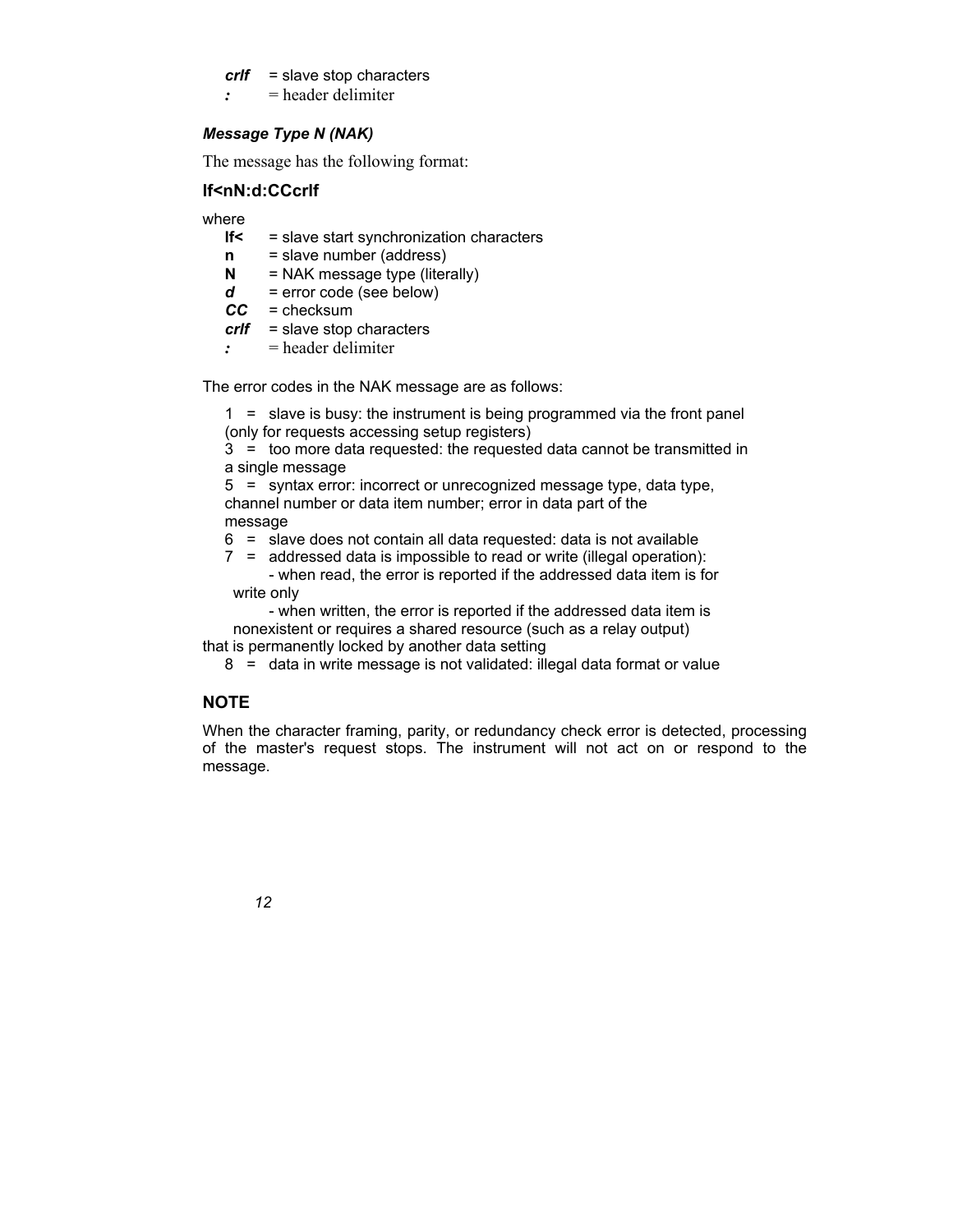## **3 PM290HD/SPA-BUS DATA MAP**

This chapter specifies the *PM290HD* registers in terms of the SPA-bus data identification convention.

| Table 3-1 Input data parameters |
|---------------------------------|
|---------------------------------|

| Data parameter      | Data | Direc-       | For- | Unit       | Value range 1   |
|---------------------|------|--------------|------|------------|-----------------|
|                     | ID   | tion         | mat  |            |                 |
| Voltage L1/L12      | 1    | R            | D    | V          | 0 to Vmax       |
| Voltage L2/L23      | 2    | $\mathsf{R}$ | D    | V          | 0 to Vmax       |
| Voltage L3/L31      | 13   | R            | D    | V          | 0 to Vmax       |
| Current L1          | 14   | $\mathsf{R}$ | D    | A          | 0 to Imax       |
| Current L2          | 15   | R            | D    | A          | 0 to Imax       |
| Current L3          | 16   | R            | D    | Α          | 0 to Imax       |
| kW <sub>L1</sub>    | 17   | $\mathsf{R}$ | D    | kW         | -Pmax to Pmax   |
| kW <sub>L2</sub>    | 18   | R            | D    | kW         | -Pmax to Pmax   |
| kW <sub>L3</sub>    | 19   | $\mathsf{R}$ | D    | kW         | -Pmax to Pmax   |
| kvar L1             | 110  | R            | D    | kvar       | -Pmax to Pmax   |
| kvar L <sub>2</sub> | 111  | R            | D    | kvar       | -Pmax to Pmax   |
| kvar L3             | 112  | R            | D    | kvar       | -Pmax to Pmax   |
| kVAL1               | 113  | R            | D    | <b>kVA</b> | -Pmax to Pmax   |
| kVAL2               | 114  | R            | D    | <b>kVA</b> | -Pmax to Pmax   |
| kVAL3               | 115  | R            | D    | <b>kVA</b> | -Pmax to Pmax   |
| Power factor L1     | 116  | $\mathsf{R}$ | D.2  |            | $-0.99$ to 1    |
| Power factor L2     | 117  | R            | D.2  |            | $-0.99$ to 1    |
| Power factor L3     | 118  | $\mathsf{R}$ | D.2  |            | $-0.99$ to 1    |
| Total power factor  | 119  | R            | D.2  |            | $-0.99$ to 1    |
| <b>Total kW</b>     | 120  | R            | D    | kW         | -Pmax to Pmax   |
| <b>Total kvar</b>   | 121  | R            | D    | kvar       | -Pmax to Pmax   |
| <b>Total kVA</b>    | 122  | $\mathsf{R}$ | D    | <b>kVA</b> | -Pmax to Pmax   |
| Unbalanced current  | 123  | $\mathsf{R}$ | D    | A          | 0 to Imax       |
| (Ground leakage 2)  |      |              |      | (mA)       | (0 to laux max) |
| Frequency           | 124  | R            | D.1  | Hz         | 45 to 65        |
| Maximum kW demand   | 125  | R            | D    | kW         | 0 to Pmax       |
| Accumulated kW      | 126  | R            | D    | kW         | 0 to Pmax       |
| demand              |      |              |      |            |                 |
| Maximum kVA demand  | 127  | R            | D    | <b>kVA</b> | 0 to Pmax       |
| Accumulated kVA     | 128  | R            | D    | kVA        | 0 to Pmax       |
| demand              |      |              |      |            |                 |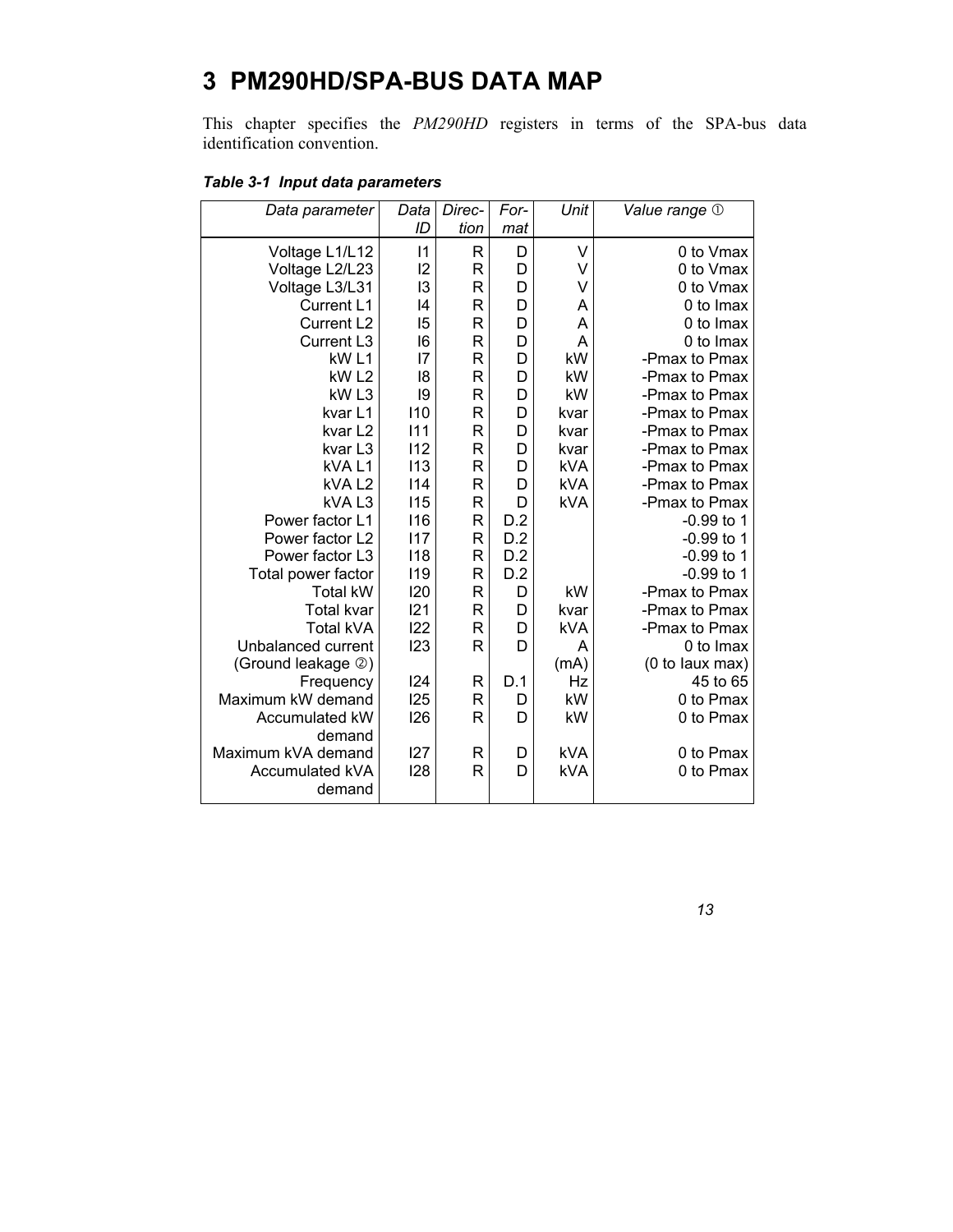|  | Table 3-1 Input data parameters (continued) |  |
|--|---------------------------------------------|--|
|  |                                             |  |

| Data parameter                          | Data<br>ID | Direc-<br>tion | For-<br>mat | Unit  | <b>Value range</b> ①    |
|-----------------------------------------|------------|----------------|-------------|-------|-------------------------|
| Maximum ampere<br>demand L1             | 129        | R              | D           | А     | 0 to Imax               |
| Maximum ampere<br>demand L2             | 130        | R              | D           | A     | 0 to Imax               |
| Maximum ampere<br>demand L <sub>3</sub> | 131        | R              | D           | A     | 0 to Imax               |
| kWh import ý                            | 132        | R              | D           | kWh   | 0 to 99999999           |
| kWh export                              | 133        | R              | D           | kWh   | 0 to -9999999           |
| kvarh net                               | 134        | R              | D           | kvarh | -9999999 to<br>99999999 |
| Voltage THD L1/L12                      | 135        | R              | D.1         | %     | 0 to 100                |
| Voltage THD L2/L23                      | 136        | R              | D.1         | %     | 0 to 100                |
| Voltage THD L3                          | 137        | R              | D.1         | %     | 0 to 100                |
| Current THD L1                          | 138        | R              | D.1         | %     | 0 to 100                |
| Current THD L2                          | 139        | R              | D.1         | %     | 0 to 100                |
| Current THD L3                          | 140        | R              | D.1         | %     | 0 to 100                |
| Status inputs                           | 1101       | R              | н           |       | 00 to FF (see           |
|                                         |            |                |             |       | Table 3.2)              |

 $O$  The parameters' limits are as follows:

**Vmax** (660 V input option) = 660 [V] @ PT Ratio = 1.0 **Vmax** (660 V input option) = 144 ∗ PT Ratio [V] @ PT ratio > 1.0 **Vmax** (120 V input option) = 144 ∗ PT Ratio [V] **Imax** = 1.2 ∗ CT primary current [A] @ current overrange = 20% **Imax** = 2 ∗ CT primary current [A] @ current overrange = 100% **Iaux max** = 1.2 ∗ Auxiliary CT primary current [mA] **Pmax** = (Imax ∗ Vmax ∗ 3)/1000 [kW] @ wiring mode 4L-N **Pmax** = (Imax ∗ Vmax ∗ 2)/1000 [kW] @ wiring mode 4L-L, 3-OP, or 3DIR

d For instruments with the 'L' option

All electrical parameters are averaged values over the specified number of the real-time measurements (see the *averaging buffer size* in *Table 3-5*).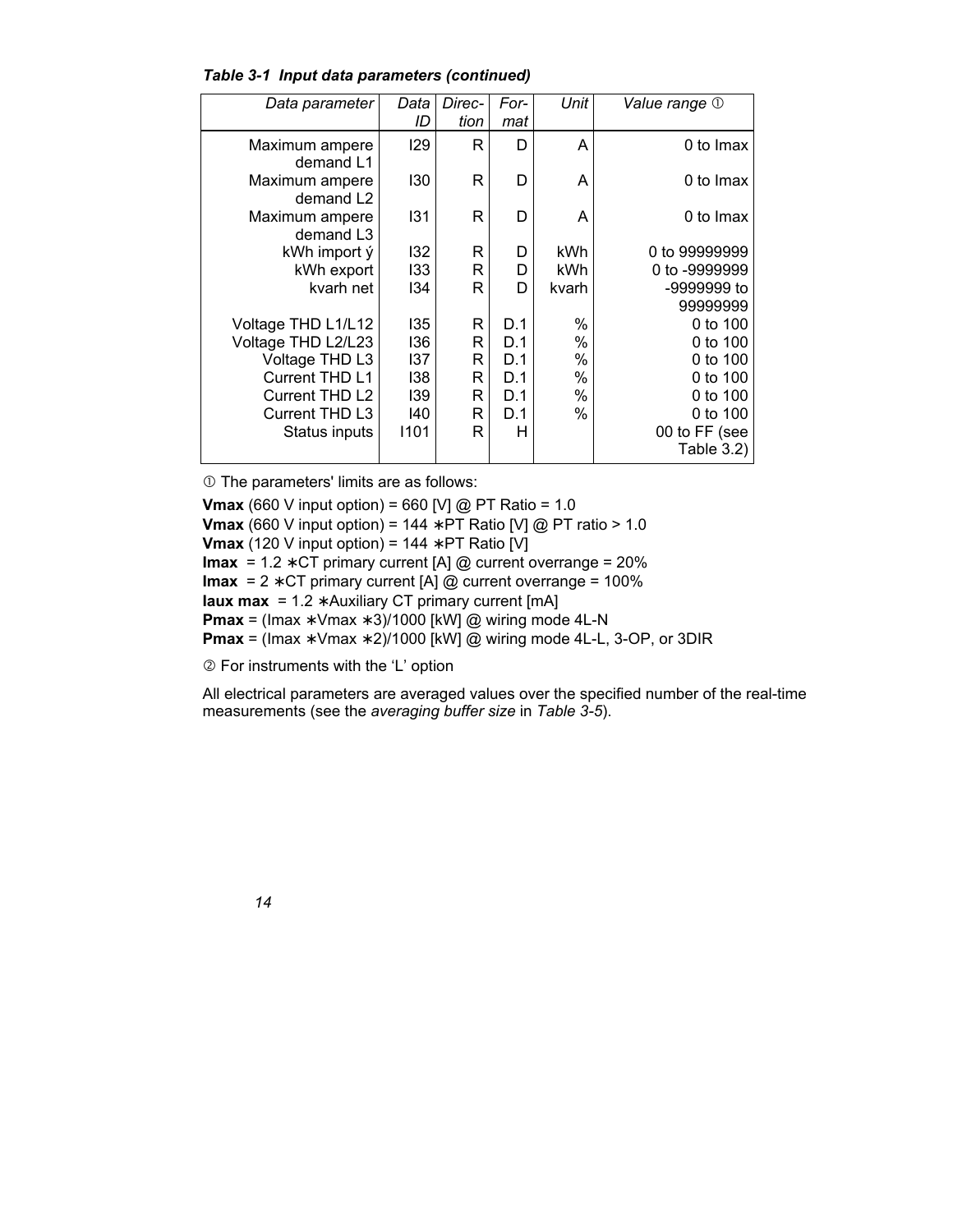*Table 3-2 Status inputs* 

| <b>Bit number</b> | Description     |
|-------------------|-----------------|
|                   | Status input #1 |
|                   | Status input #2 |
| 2                 | Status input #3 |
| 3                 | Status input #4 |
| 4                 | Status input #5 |
| 5                 | Status input #6 |
| 6                 | Status input #7 |
|                   | Status input #8 |

Bit meaning: 0 = contact open, 1 = contact closed

### *Table 3-3 Output data parameters*

| Data parameter |                  | tion | Data ID   Direc-   Format | Value range                  |
|----------------|------------------|------|---------------------------|------------------------------|
| Relay status   | O <sub>101</sub> | R    |                           | $H$ 00 to 0F (see Table 3.4) |

### *Table 3-4 Relay status*

| Bit number | Description                     |
|------------|---------------------------------|
|            | Relay #1 status                 |
|            | Relay #2 status                 |
|            | Relay #3 status                 |
| 3          | Relay #4 status                 |
| 4-15       | Not used (permanently set to 0) |

Bit meaning: 0 = relay released, 1 = relay operated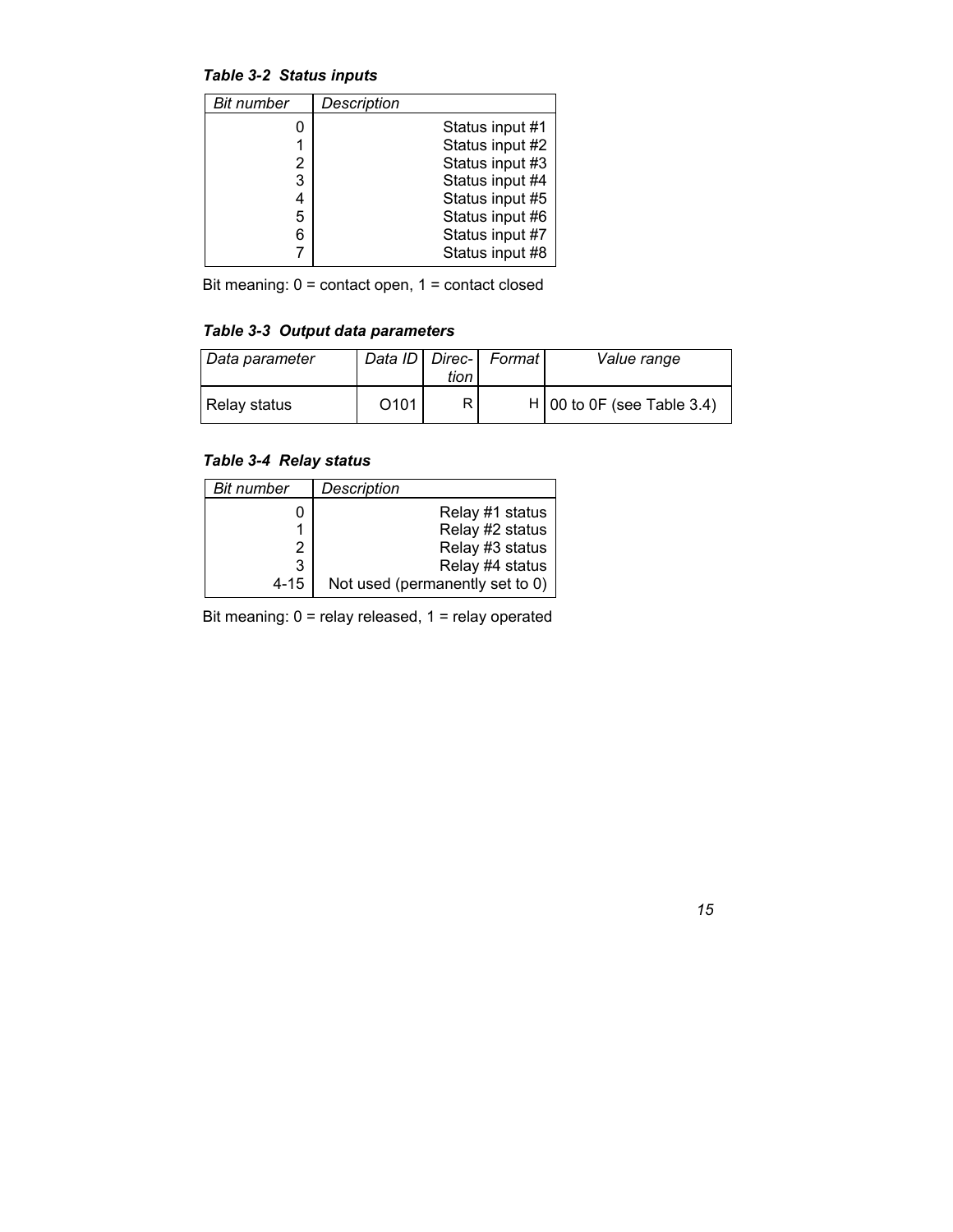| Table 3-5 Basic setup parameters |
|----------------------------------|
|----------------------------------|

| Parameter            | Data           | Direc- | For- | Value range                   |
|----------------------|----------------|--------|------|-------------------------------|
|                      | ID             | tion   | mat  |                               |
| Wiring mode          | S <sub>1</sub> | R/W    | D    | $0 = 3OP$ , $1 = 4L-N$ ,      |
|                      |                |        |      | $2 = 3DIR$ , $3 = 4L-L$       |
| PT ratio             | S <sub>2</sub> | R/W    | D.1  | 1 to 6500                     |
| CT primary current   | S <sub>3</sub> | R/W    | D    | 1 to 50000 A                  |
| Power demand         | S <sub>4</sub> | R/W    | D    | 1,2,5,10,15,20,30,60 min,     |
| period               |                |        |      | $255$ = external              |
|                      |                |        |      | synchronization               |
| Ampere demand        | S <sub>5</sub> | R/W    | D    | 0 to 1800 s                   |
| period               |                |        |      | $0 =$ measuring peak currents |
| Averaging buffer     | S <sub>6</sub> | R/W    | D    | 8, 32 entries                 |
| size                 |                |        |      |                               |
| Reset                | S7             | R/W    | D    | $0 =$ disable,                |
| enable/disable       |                |        |      | $1 =$ enable                  |
| Auxiliary CT primary | S <sub>8</sub> | R/W    | D    | 1 to 50000 mA                 |
| current ('L' option) |                |        |      |                               |

| Parameter                 | Data  | Direc- | For- | Value range                  |
|---------------------------|-------|--------|------|------------------------------|
|                           | ID    | tion   | mat  |                              |
| Communication address     | V200  | R      | D    | 1 to 255                     |
| Data transfer rate        | V201  | R      | D    | 110 to 9600                  |
| Software version number   | V205  | R      | Ć    | 800 to 899                   |
| Instrument options 1      | V206  | R      | H    | 0000 to FFFF (see Table 3-7) |
| Instrument options 2      | V207  | R      | н    | 0000 to FFFF (see Table 3-7) |
| Energy reset register     | V260  | W      | D    | 0=reset accumulated energies |
| Maximum demand reset      | V261  | W      | D    | 0=reset maximum demands      |
| register                  |       |        |      |                              |
| Instrument reset          | V300  | W      | D    | 0=reset the instrument       |
| register                  |       |        |      | (remote restart)             |
| <b>Fault counters</b>     | V600- | R/W    | D    | When read: 0 to 255          |
| (see Table 3-8)           | V611  |        |      | When written: 0=reset        |
|                           |       |        |      | counters                     |
| Slave identification data | F     | R      |      | <b>PM290HD</b>               |
| Status data register      | C     | R/W    | D    | When read:                   |
|                           |       |        |      | 0=normal status              |
|                           |       |        |      | 1=module has been reset      |
|                           |       |        |      | When written: 0=reset status |
|                           |       |        |      | data                         |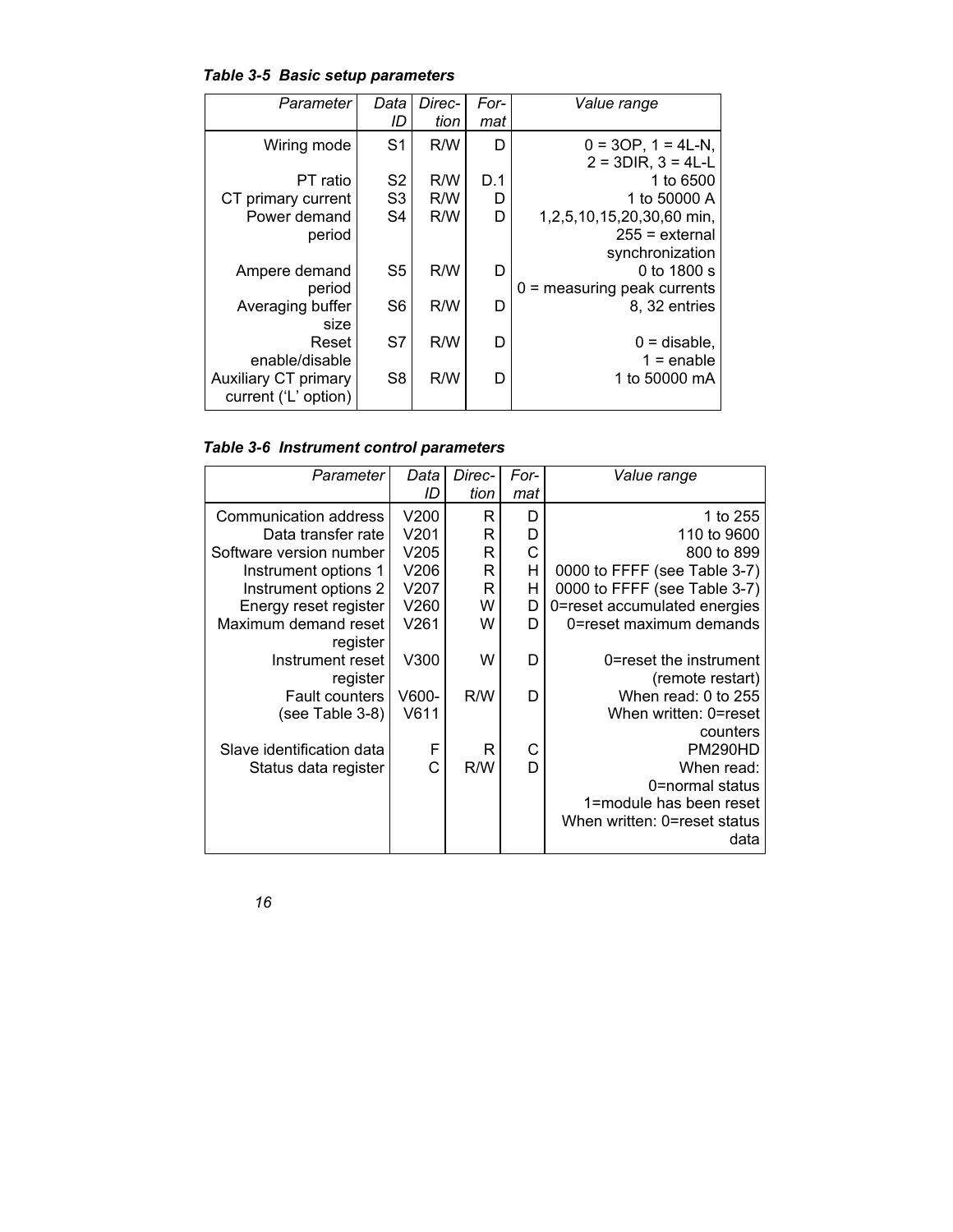*Table 3-7 Instrument options* 

| Options register | <b>Bit number</b>            | Description                                                      |
|------------------|------------------------------|------------------------------------------------------------------|
| Options 1        | 0                            | 120V option                                                      |
|                  | $1 - 3$                      | Reserved                                                         |
|                  | 4                            | 100% current overrange option                                    |
|                  | 5                            | Reserved                                                         |
|                  | 6                            | Analog output 0/4-20 mA option                                   |
|                  | $7-8$                        | Reserved                                                         |
|                  | 9                            | Relays option                                                    |
|                  | 10                           | Digital inputs option                                            |
|                  | 11                           | 4-th (ground leakage) current option                             |
|                  | $12 - 15$                    | Reserved                                                         |
| Options 2        | $0 - 2$<br>$3-6$<br>$7 - 15$ | Number of relays - 1<br>Number of digital inputs - 1<br>Reserved |

#### *Table 3-8 Fault counters*

| Data ID                                              | Counter contents                                                                                                                   |
|------------------------------------------------------|------------------------------------------------------------------------------------------------------------------------------------|
| V600<br>V601<br>V602<br>V603<br>V604<br>V605<br>V606 | <b>External resets</b><br>Reserved<br>RAM errors<br>Watchdog timer resets<br>Sampling failures<br>Out of control traps<br>Reserved |
| V607<br>V608                                         | <b>Timing failures</b><br>Power up                                                                                                 |
|                                                      |                                                                                                                                    |
|                                                      |                                                                                                                                    |
|                                                      |                                                                                                                                    |

All fault counters are cleared together by writing zero to either counter location.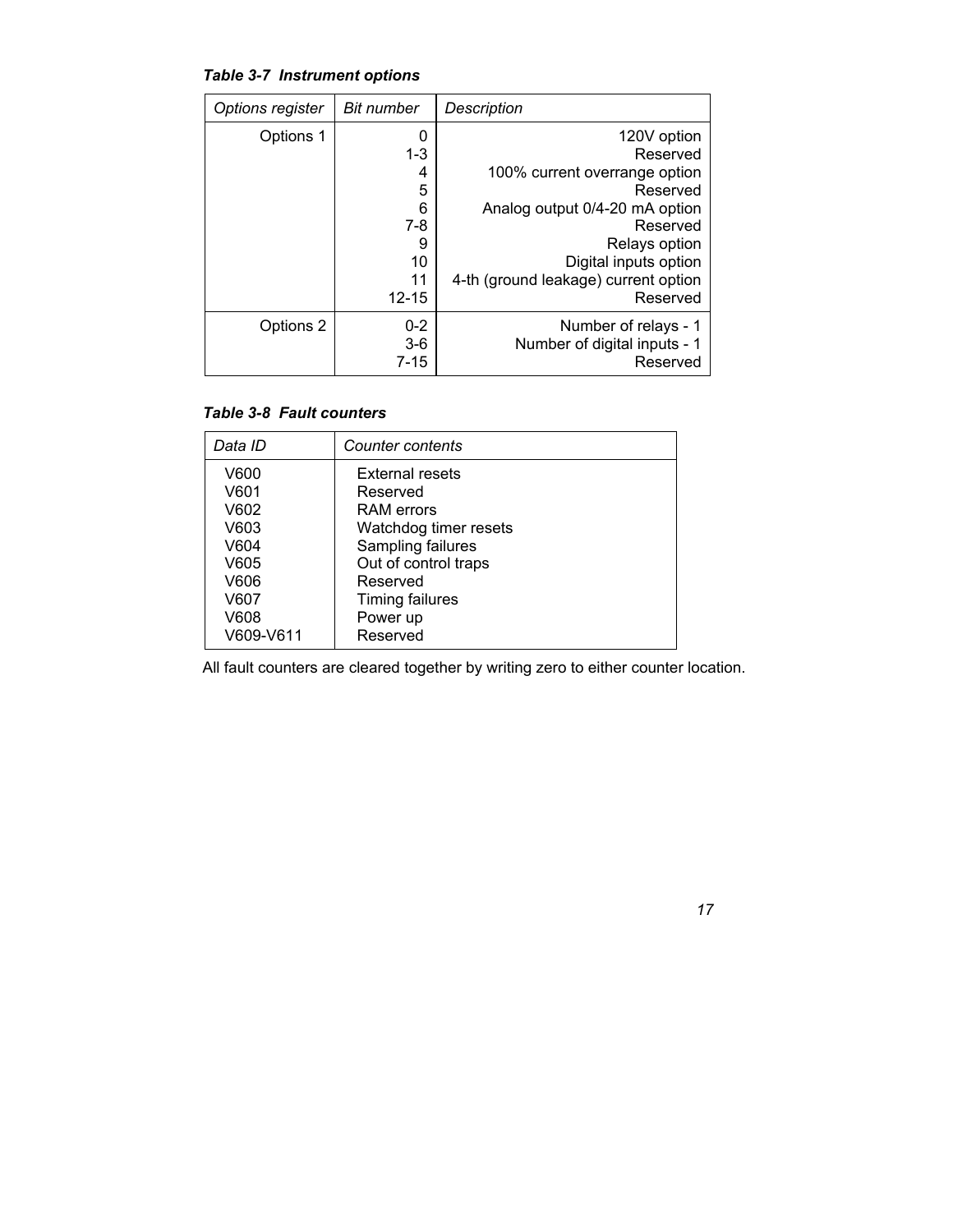| Relay | Relay        | Setpoint      | Data | Direc- | For- | Value range 1                     |
|-------|--------------|---------------|------|--------|------|-----------------------------------|
| No    | setpoint     | parameter     | ID   | tion   | mat  |                                   |
|       | High         | Operate limit | S100 | R/W    | D    | 0 to Vmax                         |
|       | voltage      | Operate delay | S101 | R/W    | D.1  | 0 to 99.9 s, 65535 2              |
|       |              | Release limit | S102 | R/W    | D    | 0 to Vmax                         |
|       |              | Release delay | S103 | R/W    | D    | 0 to 999 s, 65535 2               |
|       | Low          | Operate limit | S104 | R/W    | D    | 0 to Vmax                         |
|       | voltage      | Operate delay | S105 | R/W    | D.1  | 0 to 99.9 s, 65535 2              |
|       |              | Release limit | S106 | R/W    | D    | 0 to Vmax                         |
|       |              | Release delay | S107 | R/W    | D    | 0 to 999 s,<br>65535 <sup>2</sup> |
|       | High         | Operate limit | S108 | R/W    | D    | 0 to Imax                         |
|       | current      | Operate delay | S109 | R/W    | D.1  | 0 to 99.9 s, 65535 2              |
|       |              | Release limit | S110 | R/W    | D    | 0 to Imax                         |
|       |              | Release delay | S111 | R/W    | D    | 0 to 999 s,<br>65535 <sup>2</sup> |
|       | High         | Operate limit | S112 | R/W    | D    | 0 to Imax                         |
|       | unbalanced   | Operate delay | S113 | R/W    | D.1  | 0 to 99.9 s, 65535 2              |
|       | current      | Release limit | S114 | R/W    | D    | 0 to Imax                         |
|       |              | Release delay | S115 | R/W    | D    | 0 to 999 s, 65535 2               |
|       | High         | Operate limit | S116 | R/W    | D    | 0 to Pmax                         |
|       | accumulated  | Operate delay | S117 | R/W    | D.1  | 0 to 99.9 s, 65535 2              |
|       | kW demand    | Release limit | S118 | R/W    | D    | 0 to Pmax                         |
|       |              | Release delay | S119 | R/W    | D    | 0 to 999 s, 65535 2               |
|       | High kvar    | Operate limit | S120 | R/W    | D    | 0 to Pmax                         |
|       | (positive)   | Operate delay | S121 | R/W    | D.1  | 0 to 99.9 s, 65535 2              |
|       |              | Release limit | S122 | R/W    | D    | 0 to Pmax                         |
|       |              | Release delay | S123 | R/W    | D    | 0 to 999 s, 65535 2               |
|       | High kVA     | Operate limit | S124 | R/W    | D    | 0 to Pmax                         |
|       |              | Operate delay | S125 | R/W    | D.1  | 0 to 99.9 s, 65535 2              |
|       |              | Release limit | S126 | R/W    | D    | 0 to Pmax                         |
|       |              | Release delay | S127 | R/W    | D    | 0 to 999 s, 65535 2               |
|       | Low power    | Operate limit | S128 | R/W    | D.2  | $0$ to 1                          |
|       | factor (lag) | Operate delay | S129 | R/W    | D.1  | 0 to 99.9 s, 65535 2              |
|       |              | Release limit | S130 | R/W    | D.2  | 0 to 1                            |
|       |              | Release delay | S131 | R/W    | D    | 0 to 999 s, 65535 2               |
|       | High THD     | Operate limit | S132 | R/W    | D    | 0 to 100                          |
|       |              | Operate delay | S133 | R/W    | D.1  | 0 to 99.9 s, 65535 2              |
|       |              | Release limit | S134 | R/W    | D    | 0 to 100                          |
|       |              | Release delay | S135 | R/W    | D    | 0 to 999 s, 65535 2               |

*Table 3-9 Relays setpoints parameters*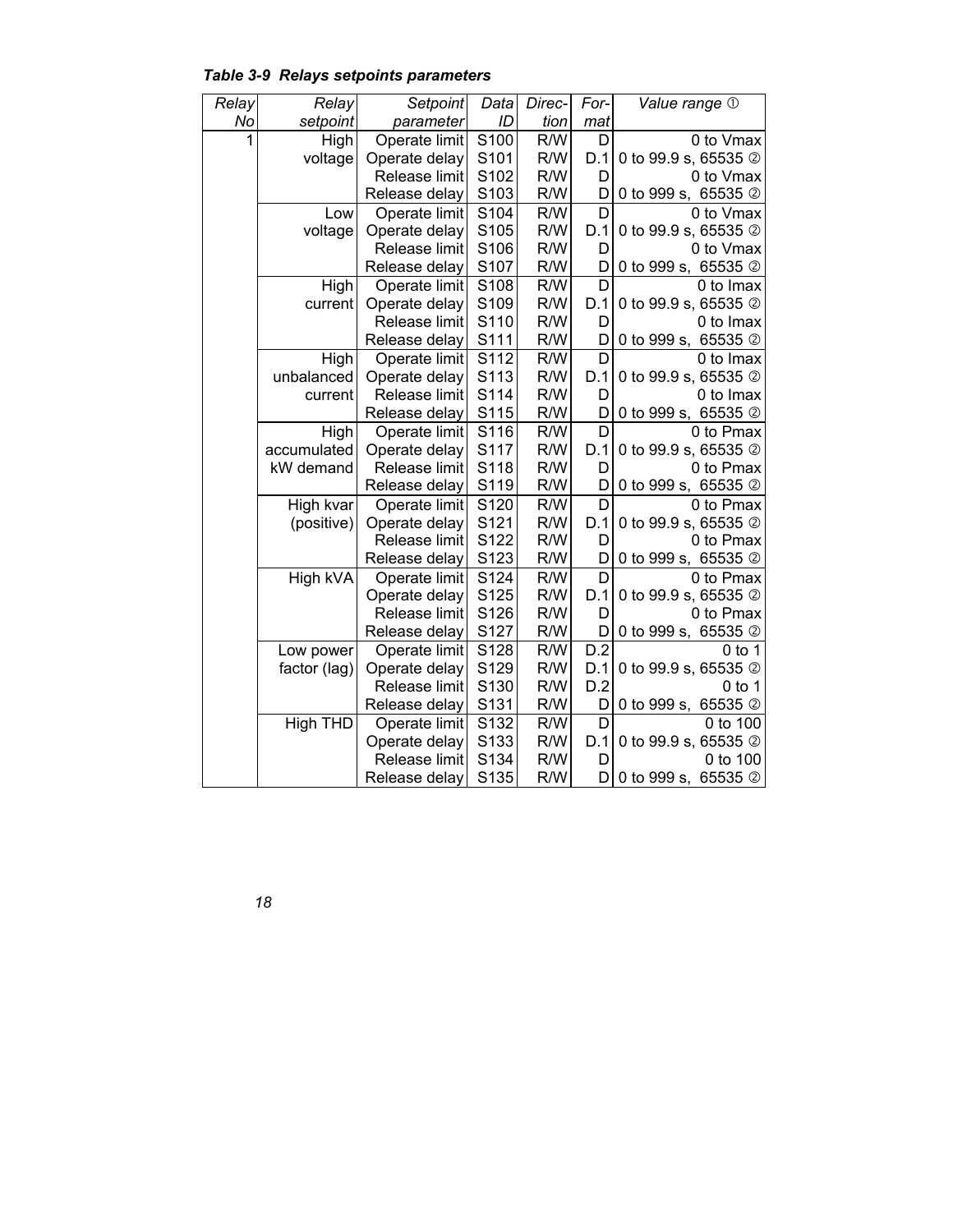| Relay          | Relay        | Setpoint      | Data | Direc- | For-             | Value range 1          |
|----------------|--------------|---------------|------|--------|------------------|------------------------|
| No             | setpoint     | parameter     | ID   | tion   | mat              |                        |
| $\overline{2}$ | High         | Operate limit | S164 | R/W    | D                | 0 to Vmax              |
|                | voltage      | Operate delay | S165 | R/W    | D.1              | 0 to 99.9 s, 65535 2   |
|                |              | Release limit | S166 | R/W    | D                | 0 to Vmax              |
|                |              | Release delay | S167 | R/W    | D                | 0 to 999 s, 65535 2    |
|                | Low          | Operate limit | S168 | R/W    | D                | 0 to Vmax              |
|                | voltage      | Operate delay | S169 | R/W    | D.1              | 0 to 99.9 s, 65535 2   |
|                |              | Release limit | S170 | R/W    | D                | 0 to Vmax              |
|                |              | Release delay | S171 | R/W    | D                | 0 to 999 s, 65535 2    |
|                | High         | Operate limit | S172 | R/W    | D                | 0 to Imax              |
|                | current      | Operate delay | S173 | R/W    | D.1              | 0 to 99.9 s, 65535 2   |
|                |              | Release limit | S174 | R/W    | D                | 0 to Imax              |
|                |              | Release delay | S175 | R/W    | D                | 0 to 999 s,<br>65535 2 |
|                | High         | Operate limit | S176 | R/W    | D                | 0 to Imax              |
|                | unbalanced   | Operate delay | S177 | R/W    | D.1              | 0 to 99.9 s, 65535 2   |
|                | current      | Release limit | S178 | R/W    | D                | 0 to Imax              |
|                |              | Release delay | S179 | R/W    | D                | 0 to 999 s, 65535 2    |
|                | High         | Operate limit | S180 | R/W    | D                | 0 to Pmax              |
|                | accumulated  | Operate delay | S181 | R/W    | D.1              | 0 to 99.9 s, 65535 2   |
|                | kW demand    | Release limit | S182 | R/W    | D                | 0 to Pmax              |
|                |              | Release delay | S183 | R/W    | D                | 0 to 999 s, 65535 2    |
|                | High kvar    | Operate limit | S184 | R/W    | D                | 0 to Pmax              |
|                | (positive)   | Operate delay | S185 | R/W    | D.1              | 0 to 99.9 s, 65535 2   |
|                |              | Release limit | S186 | R/W    | D                | 0 to Pmax              |
|                |              | Release delay | S187 | R/W    | D                | 0 to 999 s, 65535 2    |
|                | High kVA     | Operate limit | S188 | R/W    | D                | 0 to Pmax              |
|                |              | Operate delay | S189 | R/W    | D.1              | 0 to 99.9 s, 65535 2   |
|                |              | Release limit | S190 | R/W    | D                | 0 to Pmax              |
|                |              | Release delay | S191 | R/W    | D                | 0 to 999 s, 65535 2    |
|                | Low power    | Operate limit | S192 | R/W    | $\overline{D.2}$ | $0$ to 1               |
|                | factor (lag) | Operate delay | S193 | R/W    | D.1              | 0 to 99.9 s, 65535 2   |
|                |              | Release limit | S194 | R/W    | D.2              | 0 to 1                 |
|                |              | Release delay | S195 | R/W    | D                | 0 to 999 s, 65535 2    |
|                | High THD     | Operate limit | S196 | R/W    | D                | 0 to 100               |
|                |              | Operate delay | S197 | R/W    | D.1              | 0 to 99.9 s, 65535 2   |
|                |              | Release limit | S198 | R/W    | D                | 0 to 100               |
|                |              | Release delay | S199 | R/W    | D                | 0 to 999 s, 65535 2    |

 *Table 3-9 Relays setpoints parameters (continued)*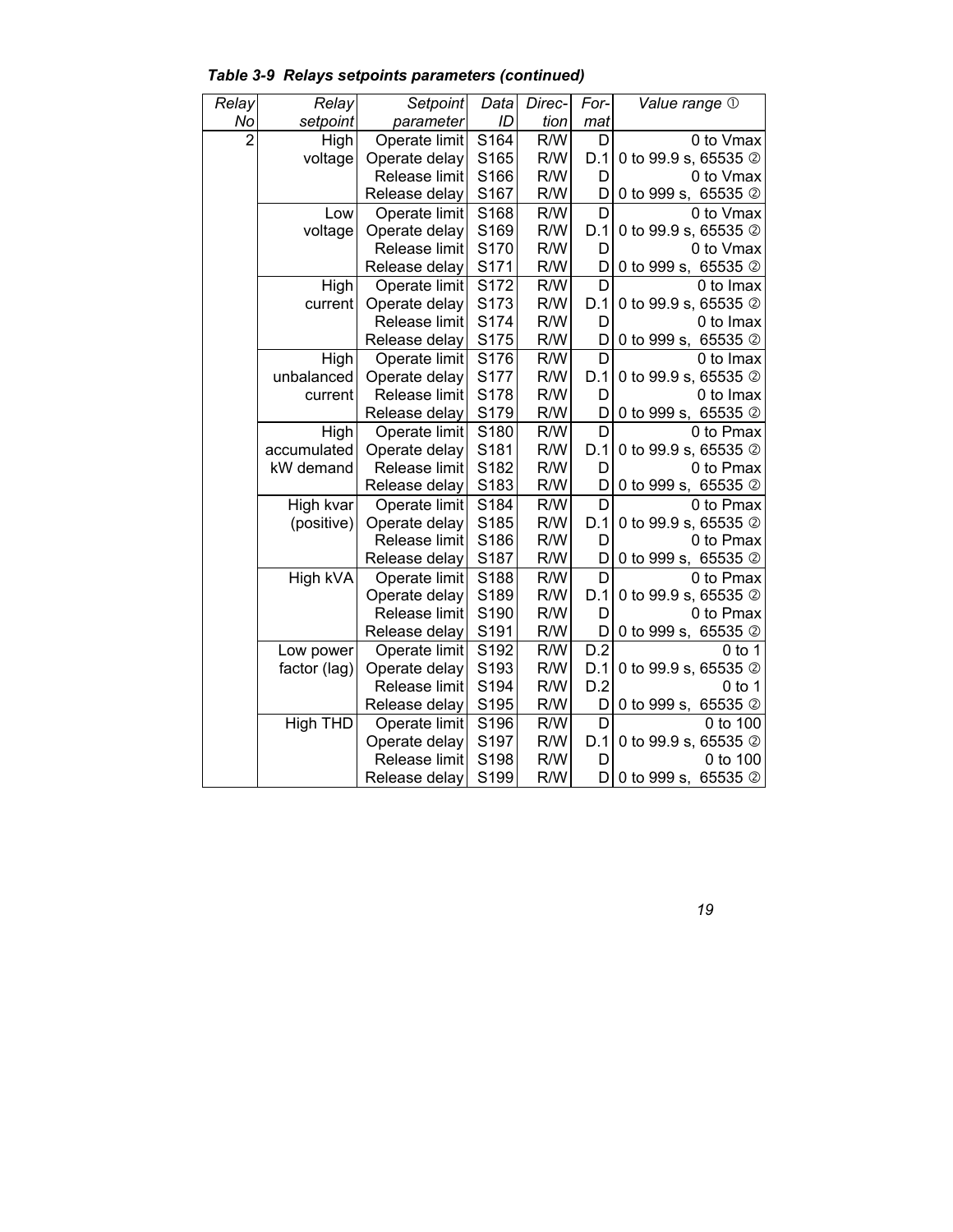| Relay | Relay        | Setpoint      | Data | Direc- | For- | Value range 1                     |
|-------|--------------|---------------|------|--------|------|-----------------------------------|
| No    | setpoint     | parameter     | ID   | tion   | mat  |                                   |
| 3     | High         | Operate limit | S228 | R/W    | D    | 0 to Vmax                         |
|       | voltage      | Operate delay | S229 | R/W    | D.1  | 0 to 99.9 s, 65535 2              |
|       |              | Release limit | S230 | R/W    | D    | 0 to Vmax                         |
|       |              | Release delay | S231 | R/W    | D    | 0 to 999 s, 65535 2               |
|       | Low          | Operate limit | S232 | R/W    | D    | 0 to Vmax                         |
|       | voltage      | Operate delay | S233 | R/W    | D.1  | 0 to 99.9 s, 65535 2              |
|       |              | Release limit | S234 | R/W    | D    | 0 to Vmax                         |
|       |              | Release delay | S235 | R/W    | D    | 0 to 999 s, 65535 2               |
|       | High         | Operate limit | S236 | R/W    | D    | 0 to Imax                         |
|       | current      | Operate delay | S237 | R/W    | D.1  | 0 to 99.9 s, 65535 2              |
|       |              | Release limit | S238 | R/W    | D    | 0 to Imax                         |
|       |              | Release delay | S239 | R/W    | D    | 0 to 999 s,<br>65535 <sup>2</sup> |
|       | High         | Operate limit | S240 | R/W    | D    | 0 to Imax                         |
|       | unbalanced   | Operate delay | S241 | R/W    | D.1  | 0 to 99.9 s, 65535 2              |
|       | current      | Release limit | S242 | R/W    | D    | 0 to Imax                         |
|       |              | Release delay | S243 | R/W    | D    | 0 to 999 s, 65535 2               |
|       | High         | Operate limit | S244 | R/W    | D    | 0 to Pmax                         |
|       | accumulated  | Operate delay | S245 | R/W    | D.1  | 0 to 99.9 s, 65535 2              |
|       | kW demand    | Release limit | S246 | R/W    | D    | 0 to Pmax                         |
|       |              | Release delay | S247 | R/W    | D    | 0 to 999 s, 65535 2               |
|       | High kvar    | Operate limit | S248 | R/W    | D    | 0 to Pmax                         |
|       | (positive)   | Operate delay | S249 | R/W    | D.1  | 0 to 99.9 s, 65535 2              |
|       |              | Release limit | S250 | R/W    | D    | 0 to Pmax                         |
|       |              | Release delay | S251 | R/W    | D    | 0 to 999 s, 65535 2               |
|       | High kVA     | Operate limit | S252 | R/W    | D    | 0 to Pmax                         |
|       |              | Operate delay | S253 | R/W    | D.1  | 0 to 99.9 s, 65535 2              |
|       |              | Release limit | S254 | R/W    | D    | 0 to Pmax                         |
|       |              | Release delay | S255 | R/W    | D    | 0 to 999 s, 65535 2               |
|       | Low power    | Operate limit | S256 | R/W    | D.2  | $0$ to 1                          |
|       | factor (lag) | Operate delay | S257 | R/W    | D.1  | 0 to 99.9 s, 65535 2              |
|       |              | Release limit | S258 | R/W    | D.2  | $0$ to 1                          |
|       |              | Release delay | S259 | R/W    | D    | 0 to 999 s, 65535 2               |
|       | High THD     | Operate limit | S260 | R/W    | D    | 0 to 100                          |
|       |              | Operate delay | S261 | R/W    | D.1  | 0 to 99.9 s, 65535 2              |
|       |              | Release limit | S262 | R/W    | D    | 0 to 100                          |
|       |              | Release delay | S263 | R/W    | D    | 0 to 999 s, 65535 2               |

*Table 3-9 Relays setpoints parameters (continued)*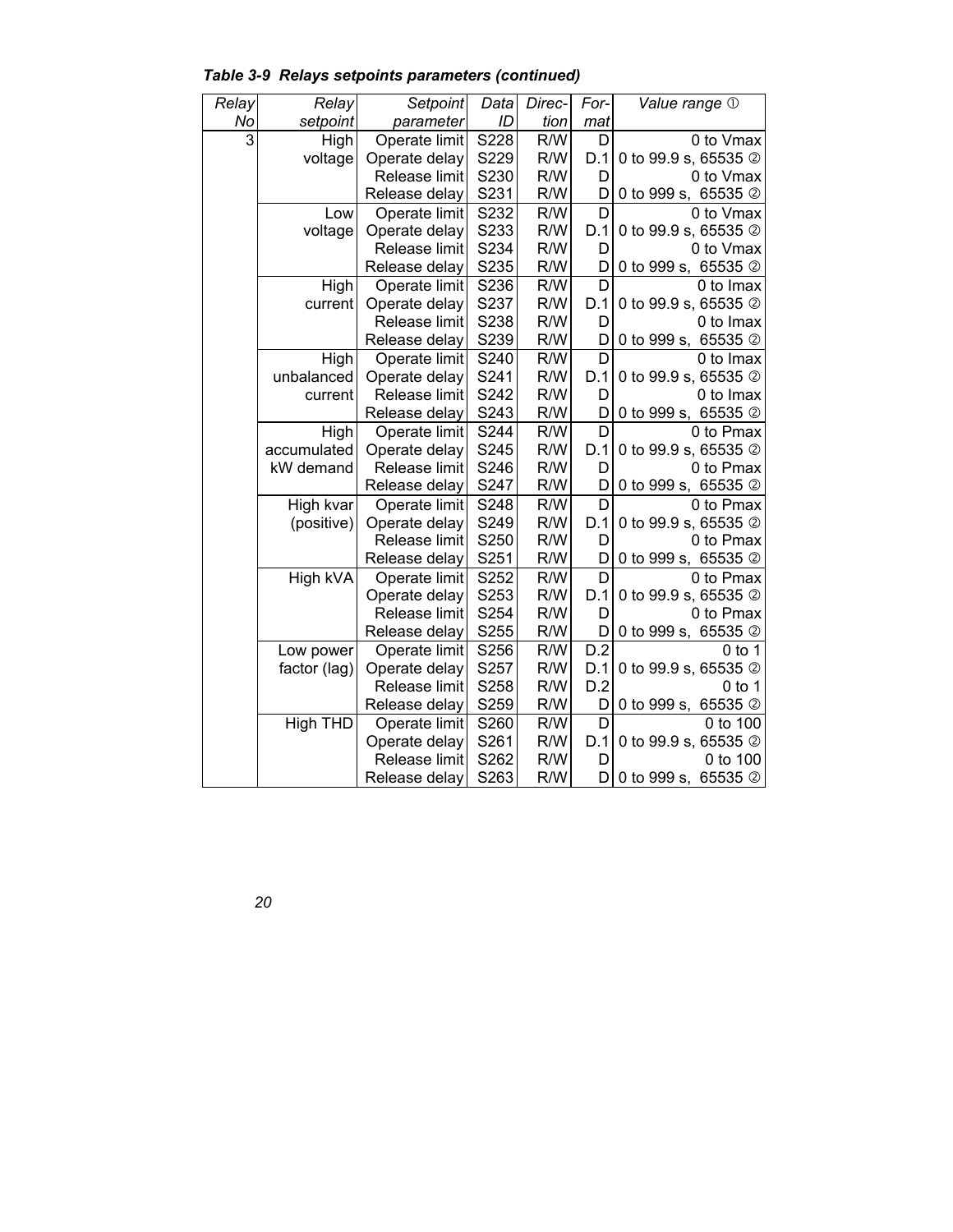| Relay | Relay        | Setpoint      | Data | Direc- | For- | Value range 1                     |
|-------|--------------|---------------|------|--------|------|-----------------------------------|
| No    | setpoint     | parameter     | ID   | tion   | mat  |                                   |
| 4     | High         | Operate limit | S292 | R/W    | D    | 0 to Vmax                         |
|       | voltage      | Operate delay | S293 | R/W    | D.1  | 0 to 99.9 s, 65535 2              |
|       |              | Release limit | S294 | R/W    | D    | 0 to Vmax                         |
|       |              | Release delay | S295 | R/W    | D    | 0 to 999 s, 65535 2               |
|       | Low          | Operate limit | S296 | R/W    | D    | 0 to Vmax                         |
|       | voltage      | Operate delay | S297 | R/W    | D.1  | 0 to 99.9 s, 65535 2              |
|       |              | Release limit | S298 | R/W    | D    | 0 to Vmax                         |
|       |              | Release delay | S299 | R/W    | D    | 0 to 999 s,<br>65535 <sup>2</sup> |
|       | High         | Operate limit | S300 | R/W    | D    | 0 to Imax                         |
|       | current      | Operate delay | S301 | R/W    | D.1  | 0 to 99.9 s, 65535 2              |
|       |              | Release limit | S302 | R/W    | D    | 0 to Imax                         |
|       |              | Release delay | S303 | R/W    | D    | 0 to 999 s,<br>65535 <sup>2</sup> |
|       | High         | Operate limit | S304 | R/W    | D    | 0 to Imax                         |
|       | unbalanced   | Operate delay | S305 | R/W    | D.1  | 0 to 99.9 s, 65535 2              |
|       | current      | Release limit | S306 | R/W    | D    | 0 to Imax                         |
|       |              | Release delay | S307 | R/W    | D    | 0 to 999 s, 65535 2               |
|       | High         | Operate limit | S308 | R/W    | D    | 0 to Pmax                         |
|       | accumulated  | Operate delay | S309 | R/W    | D.1  | 0 to 99.9 s, 65535 2              |
|       | kW demand    | Release limit | S310 | R/W    | D    | 0 to Pmax                         |
|       |              | Release delay | S311 | R/W    | D    | 0 to 999 s, 65535 2               |
|       | High kvar    | Operate limit | S312 | R/W    | D    | 0 to Pmax                         |
|       | (positive)   | Operate delay | S313 | R/W    | D.1  | 0 to 99.9 s, 65535 2              |
|       |              | Release limit | S314 | R/W    | D    | 0 to Pmax                         |
|       |              | Release delay | S315 | R/W    | D    | 0 to 999 s, 65535 2               |
|       | High kVA     | Operate limit | S316 | R/W    | D    | 0 to Pmax                         |
|       |              | Operate delay | S317 | R/W    | D.1  | 0 to 99.9 s, 65535 2              |
|       |              | Release limit | S318 | R/W    | D    | 0 to Pmax                         |
|       |              | Release delay | S319 | R/W    | D    | 0 to 999 s, 65535 2               |
|       | Low power    | Operate limit | S320 | R/W    | D.2  | $0$ to 1                          |
|       | factor (lag) | Operate delay | S321 | R/W    | D.1  | 0 to 99.9 s, 65535 2              |
|       |              | Release limit | S322 | R/W    | D.2  | $0$ to 1                          |
|       |              | Release delay | S323 | R/W    | D    | 0 to 999 s, 65535 2               |
|       | High THD     | Operate limit | S324 | R/W    | D    | 0 to 100                          |
|       |              | Operate delay | S325 | R/W    | D.1  | 0 to 99.9 s, 65535 2              |
|       |              | Release limit | S326 | R/W    | D    | 0 to 100                          |
|       |              | Release delay | S327 | R/W    | D    | 0 to 999 s, 65535 2               |

 *Table 3-9 Relays setpoints parameters (continued)*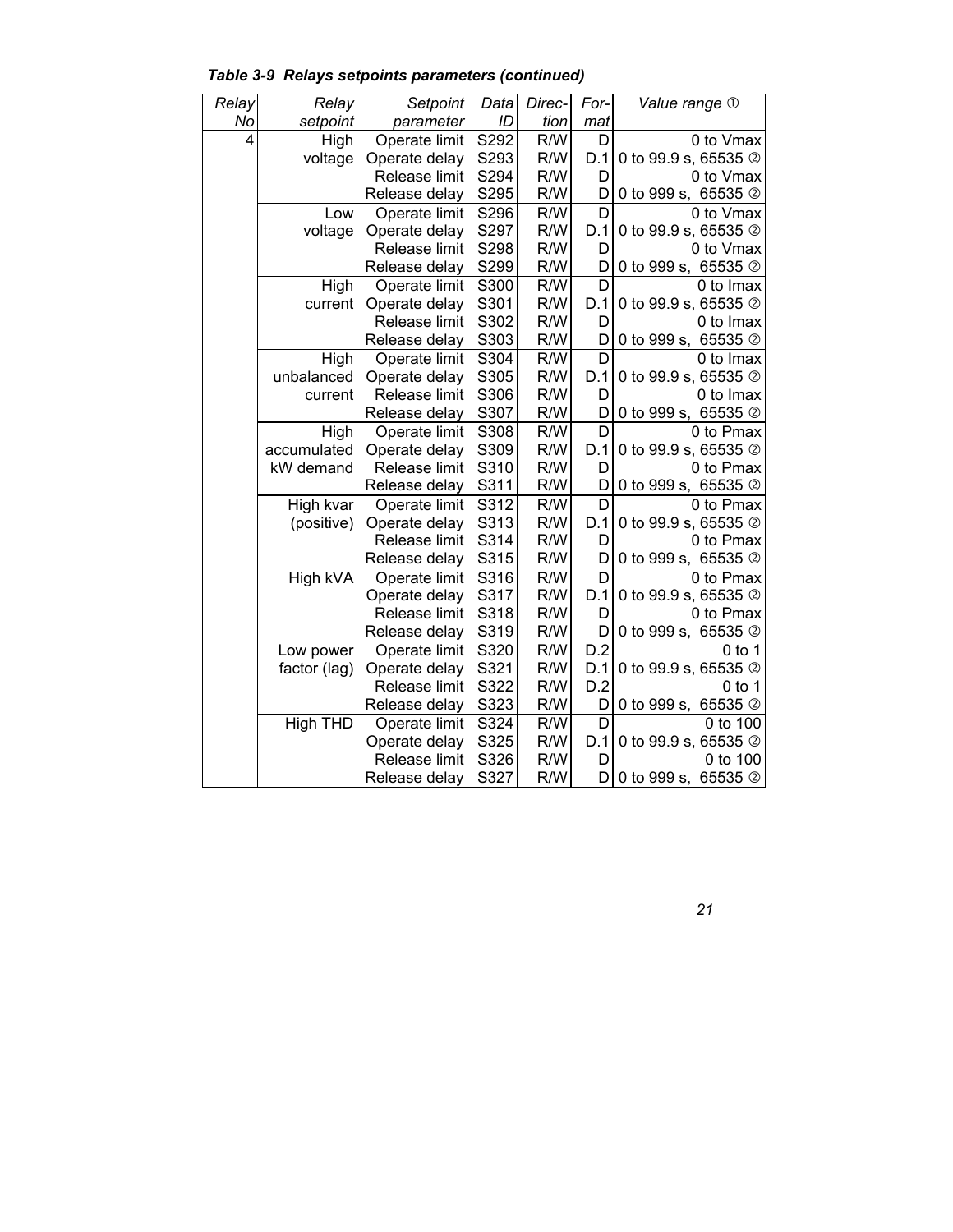$\odot$  For the parameters' limits, see note  $\odot$  to Table 3-1

 $\oslash$  65535 = setpoint is disabled. To disable a setpoint, write 65535 into the operate delay register

#### **NOTES**

1. If a relay has been allocated to output energy pulses, an attempt to re-allocate it for a setpoint will result in a negative acknowledgment with the error code 7.

2. The operate delay should be setup before you change the release delay for a setpoint. While the operate delay shows the setpoint is disabled, the release delay will not change. No error will be reported.

#### *Table 3-10 Pulsing relays registers*

| Relay | Pulsing        |      | Data Direc- | For- | Value range                                |
|-------|----------------|------|-------------|------|--------------------------------------------|
| No l  | parameter      | ID I | tion l      | mat  |                                            |
|       | 1   kWh import | S356 | R/W         |      | D   1 to 200 kWh, 65535=disabled $\odot$   |
|       | 4 kWh export   | S357 | R/W         |      | D   1 to 200 kvarh, 65535=disabled $\odot$ |
|       | 2 kvarh total  | S358 | R/W         |      | D   1 to 200 kWh, 65535=disabled $\odot$   |

 $\odot$  65535 = pulsing is disabled. To disable a pulsing relay, write 65535.

#### **NOTE**

Allocating a relay for pulsing will unconditionally disable all setpoints associated with this relay.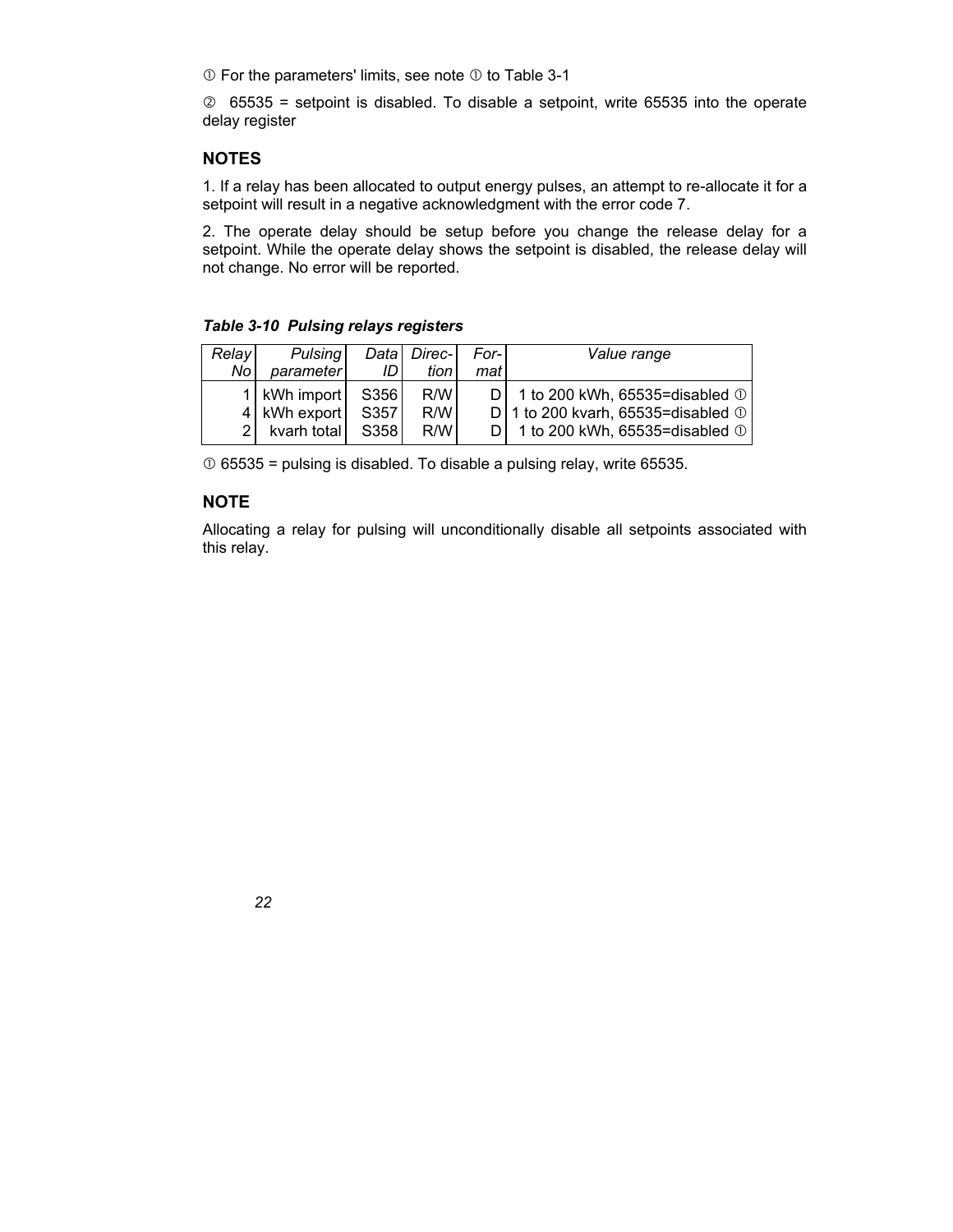|  | <b>Table 3-11 Analog output allocation parameters</b> |  |  |
|--|-------------------------------------------------------|--|--|
|--|-------------------------------------------------------|--|--|

| Analog output parameter | Data | Direc- | For- | Value range                     |
|-------------------------|------|--------|------|---------------------------------|
|                         | ID   | tion   | mat  |                                 |
| Voltage L1/L12          | S380 | R/W    | D    | 0 to 14, 65535=disabled $\odot$ |
| Voltage L2/L23          | S381 | R/W    | D    | 0 to 14, 65535=disabled $\odot$ |
| Voltage L3/L31          | S382 | R/W    | D    | 0 to 14, 65535=disabled ①       |
| Current L1              | S383 | R/W    | D    | 0 to 14, 65535=disabled ①       |
| Current L <sub>2</sub>  | S384 | R/W    | D    | 0 to 14, 65535=disabled $\odot$ |
| Current L <sub>3</sub>  | S385 | R/W    | D    | 0 to 14, 65535=disabled $\odot$ |
| Reserved 2              | S386 |        |      |                                 |
| Reserved 2              | S387 |        |      |                                 |
| kW.                     | S388 | R/W    | D    | 0 to 14, 65535=disabled ①       |
| kvar                    | S389 | R/W    | D    | 0 to 14, 65535=disabled $\odot$ |
| kVA                     | S390 | R/W    | D    | 0 to 14, 65535=disabled $\odot$ |
| Accumulated kW demand   | S391 | R/W    | D    | 0 to 14, 65535=disabled ①       |
| Reserved 2              | S392 |        |      |                                 |
| Power factor            | S393 | R/W    | D    | 0 to 14, 65535=disabled $\odot$ |
| Frequency               | S394 | R/W    | D    | 0 to 14, 65535=disabled ①       |

 $\degree$  0 = the parameter is allocated to the internal analog output, 1-14 = the parameter is allocated to the analog expander AX-7 analog channel (channels 1 to 7 correspond to the first analog expander, and channels 8 to 14 correspond to the second one).

65535 = output is disabled. To disable an analog output parameter, write 65535, except of the reserved locations.

d Addressing of a reserved item will result in a negative acknowledgment with the error code 6 when read, and 7 when written.

| Parameterl    | Data | Direc-<br>tion | For-<br>mat | Value range                                                                                                                                                                                                                               |
|---------------|------|----------------|-------------|-------------------------------------------------------------------------------------------------------------------------------------------------------------------------------------------------------------------------------------------|
| Date and time |      | R/W            |             | yy-mo-dd hh.mm;ss.sss<br>$yy = year (00 to 99)$<br>mo=month $(01$ to $12)$<br>dd=day of month (01 to 31)<br>hh=hours (00 to 23)<br>$mm = minutes (00 to 59)$<br>ss=seconds (00 to 59)<br>sss=milliseconds (will be always<br>read as 000) |

*Table 3-12 Real-time clock parameters*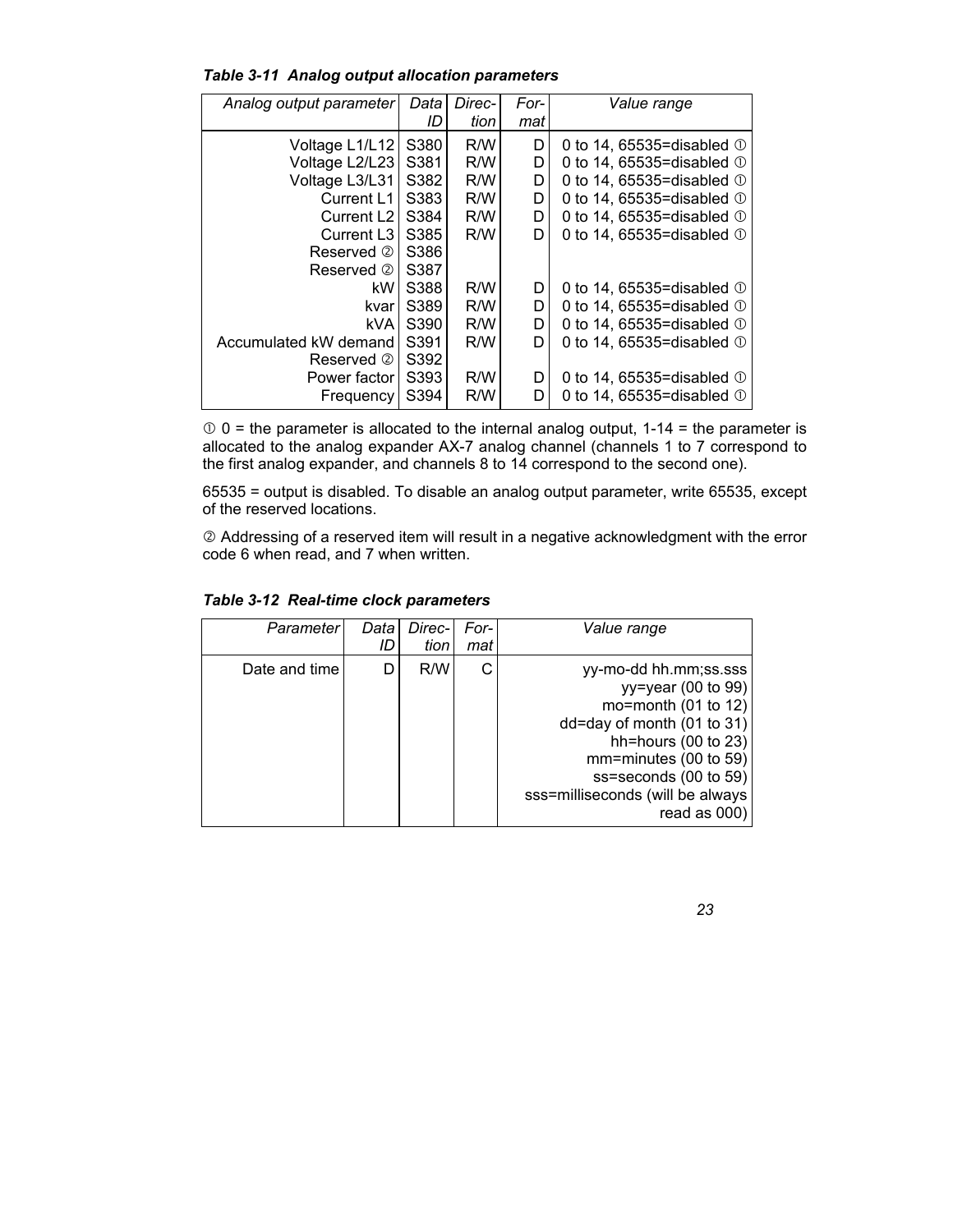| Channel        | Parameter                   | Data        | Direc-       | For- | Unit      | Value range           |
|----------------|-----------------------------|-------------|--------------|------|-----------|-----------------------|
|                |                             | ID          | tion         | mat  |           |                       |
| Voltage        | Phase voltage               | 1200        | R            | D    | V         | 0 to Vmax (see note 1 |
| L1/L12         | $(RMS)$ $\odot$             |             |              |      |           | to Table $3-1$ )      |
|                | Fundamental                 | 1201        | R            | D.2  | Hz        | 45 to 65              |
|                | frequency                   |             |              |      |           |                       |
|                | <b>THD</b>                  | 1202        | R            | D.1  | $\%$      | 0 to 100              |
|                | Harmonic H01                | 1203        | R            | D    | $\%$      | 100                   |
|                | (reference)<br>Harmonic H02 | 1204        | R            | D.2  | %         | 0 to 100              |
|                | Harmonic H03                | <b>I205</b> | R            | D.2  | %         | 0 to 100              |
|                |                             |             |              |      |           |                       |
|                | Harmonic H31                | 1233        | $\mathsf{R}$ | D.2  | $\%$      | 0 to 100              |
| Voltage        | Phase voltage               | 1250        | R            | D    | V         | 0 to Vmax (see note 1 |
| L2/L21         | $(RMS)$ $\odot$             |             |              |      |           | to Table 3-1)         |
|                | Fundamental                 | 1251        | R            | D.2  | Hz        | 45 to 65              |
|                | frequency                   |             |              |      |           |                       |
|                | <b>THD</b>                  | 1252        | R            | D.1  | %         | 0 to 100              |
|                | Harmonic H01                | 1253        | R            | D    | $\%$      | 100                   |
|                | (reference)                 |             |              |      |           |                       |
|                | Harmonic H02                | 1254        | R            | D.2  | $\%$<br>% | 0 to 100              |
|                | Harmonic H03                | <b>1255</b> | R            | D.2  |           | 0 to 100              |
|                | Harmonic H31                | .<br>1283   | $\mathsf{R}$ | D.2  | $\%$      | 0 to 100              |
| Voltage        | Phase voltage               | 1300        | R            | D    | V         | 0 to Vmax (see note 1 |
| L <sub>3</sub> | (RMS)                       |             |              |      |           | to Table $3-1$ )      |
|                | Fundamental                 | 1301        | R            | D.2  | Hz        | 45 to 65              |
|                | frequency                   |             |              |      |           |                       |
|                | <b>THD</b>                  | 1302        | R            | D.1  | $\%$      | 0 to 100              |
|                | Harmonic H01                | 1303        | R            | D    | $\%$      | 100                   |
|                | (reference)                 |             |              |      |           |                       |
|                | Harmonic H02                | 1304        | R            | D.2  | %         | 0 to 100              |
|                | Harmonic H03                | 1305        | $\mathsf{R}$ | D.2  | %         | 0 to 100              |
|                | Harmonic H31                | 1333        | $\mathsf{R}$ | D.2  | %         | 0 to 100              |

*Table 3-13 Phase harmonics parameters*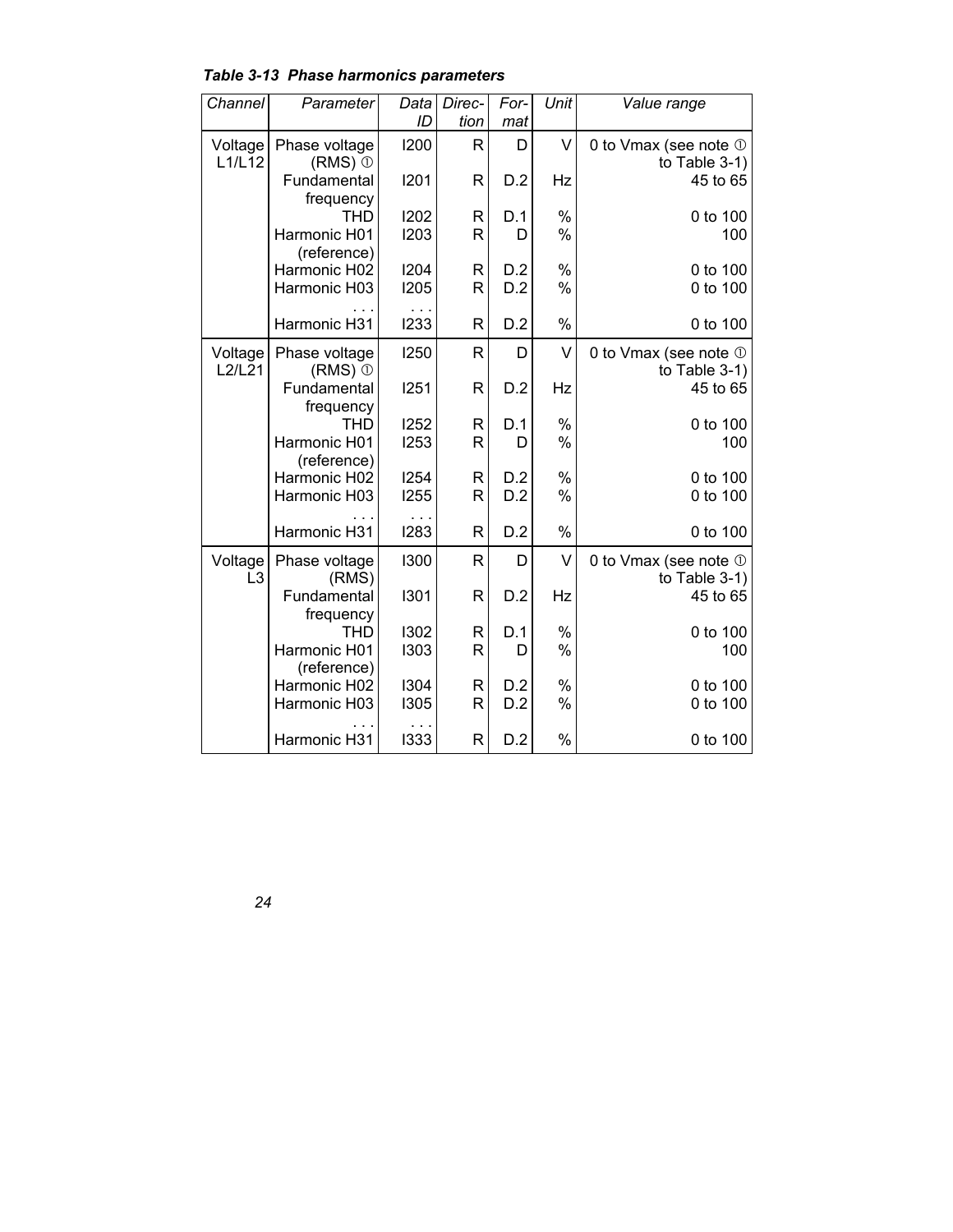| Channel                   | Parameter                    | Data         | Direc-            | For-       | Unit          | Value range                               |
|---------------------------|------------------------------|--------------|-------------------|------------|---------------|-------------------------------------------|
| Current                   | Phase current                | ID<br>1350   | tion<br>R         | mat<br>D   | A             | 0 to Imax (see note 1                     |
| L1                        | (RMS)<br>Fundamental         | 1351         | R                 | D.2        | Hz            | to Table $3-1$ )<br>45 to 65              |
|                           | frequency<br><b>THD</b>      | 1352         | R                 | D.1        | %             | 0 to 100                                  |
|                           | Harmonic H01<br>(reference)  | 1353         | R                 | D          | $\frac{0}{0}$ | 100                                       |
|                           | Harmonic H02<br>Harmonic H03 | 1354<br>1355 | R<br>R            | D.2<br>D.2 | %<br>%        | 0 to 100<br>0 to 100                      |
|                           | Harmonic H31                 | 1383         | R                 | D.2        | %             | 0 to 100                                  |
|                           |                              |              |                   |            |               |                                           |
| Current<br>L2             | Phase current<br>(RMS)       | 1400         | R                 | D          | A             | 0 to Imax (see note 1<br>to Table 3-1)    |
|                           | Fundamental<br>frequency     | 1401         | R                 | D.2        | Hz            | 45 to 65                                  |
|                           | <b>THD</b>                   | 1402         | R                 | D.1        | %             | 0 to 100                                  |
|                           | Harmonic H01<br>(reference)  | 1403         | R                 | D          | $\%$          | 100                                       |
|                           | Harmonic H02<br>Harmonic H03 | 1404<br>1405 | R<br>R            | D.2<br>D.2 | %<br>%        | 0 to 100<br>0 to 100                      |
|                           |                              |              |                   |            |               |                                           |
|                           | Harmonic H31                 | 1433         | R                 | D.2        | %             | 0 to 100                                  |
| Current<br>L <sub>3</sub> | Phase current<br>(RMS)       | 1450         | R                 | D          | A             | 0 to Imax (see note 1<br>to Table $3-1$ ) |
|                           | Fundamental                  | 1451         | R                 | D.2        | Hz            | 45 to 65                                  |
|                           | frequency<br><b>THD</b>      | 1452         | R                 | D.1        | $\%$          | 0 to 100                                  |
|                           | Harmonic H01<br>(reference)  | 1453         | $\mathsf{R}$      | D          | $\frac{0}{0}$ | 100                                       |
|                           | Harmonic H02<br>Harmonic H03 | 1454<br>1455 | R<br>$\mathsf{R}$ | D.2<br>D.2 | $\%$<br>%     | 0 to 100<br>0 to 100                      |
|                           |                              |              |                   |            |               |                                           |
|                           | Harmonic H31                 | 1483         | R                 | D.2        | $\%$          | 0 to 100                                  |

*Table 3-13 Phase harmonics parameters (continued)* 

 $\Phi$  Phase voltage will be line-to-line voltage in a 3-wire open delta connection, and lineto-neutral voltage in other configurations.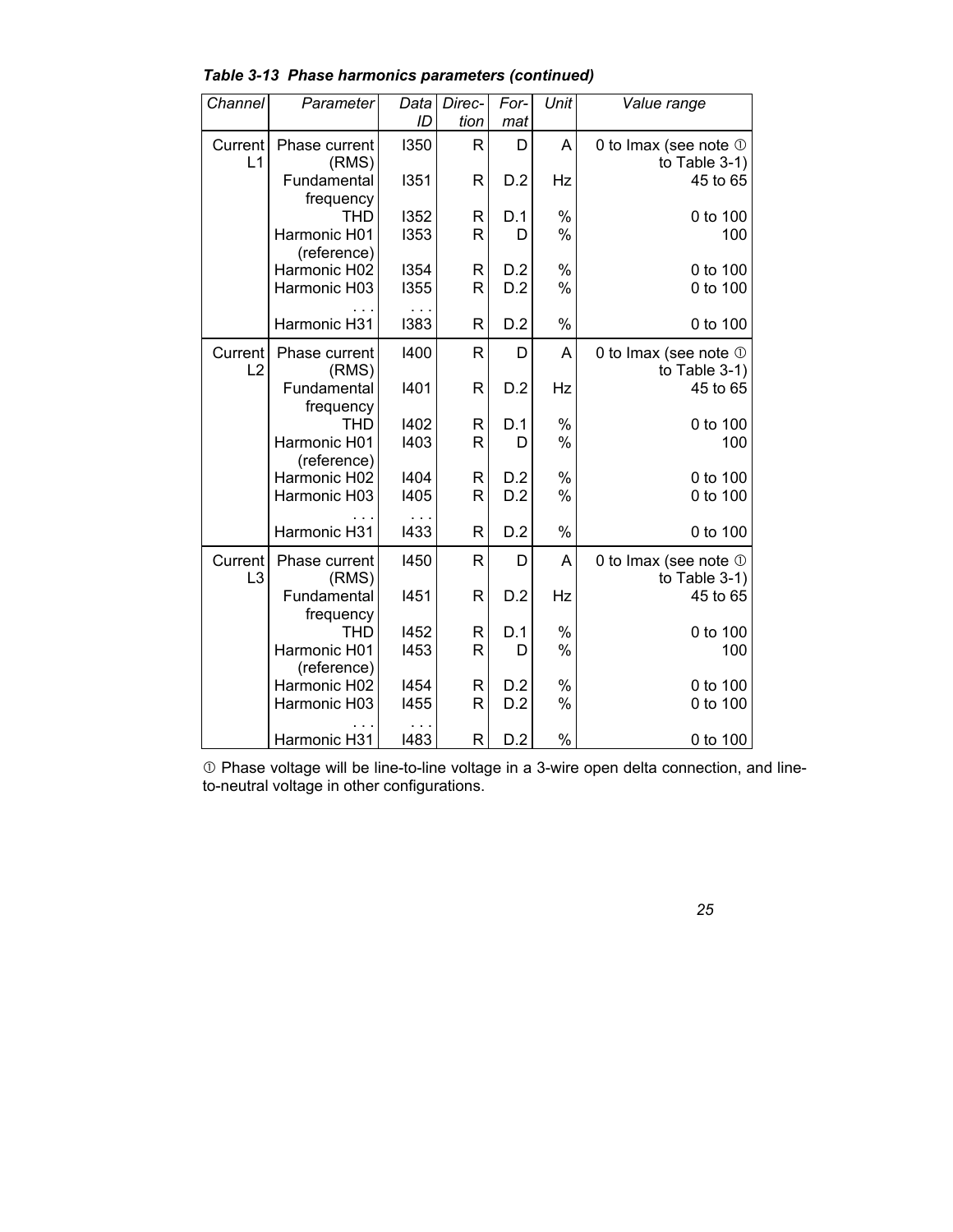| Channel        | Parameter            | Data | Direc-       | For-        | Unit          | Value range                               |
|----------------|----------------------|------|--------------|-------------|---------------|-------------------------------------------|
|                |                      | ID   | tion         | mat         |               |                                           |
| Voltage        | Capture code         | 1500 | R            | D           |               | 0=real-time waveform                      |
| L1/L12         | Date and time        | 1501 | $\mathsf{R}$ | $\mathsf C$ |               | yy-mo-dd hh.mm;ss.sss                     |
|                |                      |      |              |             |               | (see Table 3-12)                          |
|                | Phase voltage        | 1502 | R            | D           | V             | 0 to Vmax (see note 1                     |
|                | $(RMS)$ $\odot$      |      |              |             |               | to Table $3-1$ )                          |
|                | Fundamental          | 1503 | R            | D.2         | Hz            | 45 to 65                                  |
|                | frequency            |      |              |             |               |                                           |
|                | <b>THD</b>           | 1504 | R            | D.1         | $\frac{0}{0}$ | 0 to 100                                  |
| Voltage        | Capture code         | 1510 | R            | D           |               | 0=real-time waveform                      |
| L2/L23         | Date and time        | 1511 | R            | C           |               | yy-mo-dd hh.mm;ss.sss                     |
|                |                      |      |              |             |               | (see Table 3-12)                          |
|                | Phase voltage        | 1512 | R            | D           | V             | 0 to Vmax (see note 1                     |
|                | $(RMS)$ $\odot$      |      |              |             |               | to Table $3-1$ )                          |
|                | Fundamental          | 1513 | R            | D.2         | Hz            | 45 to 65 Hz                               |
|                | frequency            |      |              |             |               |                                           |
|                | <b>THD</b>           | 1514 | R            | D.1         | $\%$          | 0 to 100                                  |
| Voltage        | Capture code         | 1520 | $\mathsf{R}$ | D           |               | 0=real-time waveform                      |
| L <sub>3</sub> | Date and time        | 1521 | R            | C           |               | yy-mo-dd hh.mm;ss.sss                     |
|                |                      |      |              |             |               | (see Table 3-12)                          |
|                | Phase voltage        | 1522 | R            | D           | V             | 0 to Vmax (see note 1                     |
|                | (RMS)<br>Fundamental | 1523 | R            | D.2         | Hz            | to Table $3-1$ )<br>45 to 65              |
|                | frequency            |      |              |             |               |                                           |
|                | <b>THD</b>           | 1524 | R            | D.1         | $\%$          | 0 to 100                                  |
|                |                      |      |              |             |               |                                           |
| Current        | Capture code         | 1530 | R            | D           |               | 0=real-time waveform                      |
| L1             | Date and time        | 1531 | R            | $\mathsf C$ |               | yy-mo-dd hh.mm;ss.sss                     |
|                | Phase current        | 1532 | R            | D           | V             | (see Table 3-12)<br>0 to Imax (see note 1 |
|                | (RMS)                |      |              |             |               | to Table $3-1$ )                          |
|                | Fundamental          | 1533 | $\mathsf{R}$ | D.2         | Hz            | 45 to 65                                  |
|                | frequency            |      |              |             |               |                                           |
|                | <b>THD</b>           | 1534 | R            | D.1         | $\%$          | 0 to 100                                  |

*Table 3-14 Real-time waveform capture header parameters*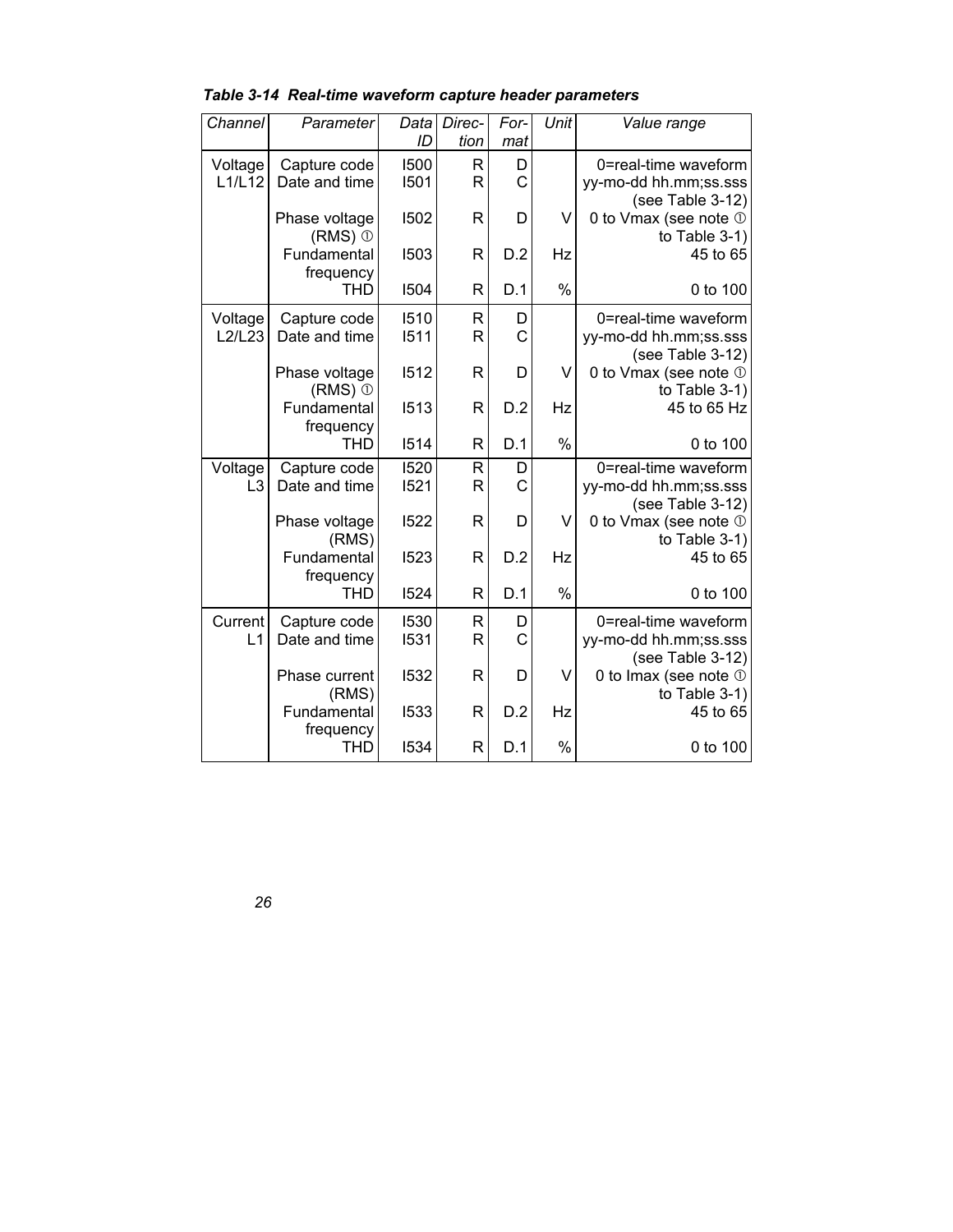*Table 3-14 Real-time waveform capture header parameters (continued)* 

| Channel        | Parameter     | Datal | Direc- | For- | Unit | Value range           |
|----------------|---------------|-------|--------|------|------|-----------------------|
|                |               | ID    | tion   | mat  |      |                       |
| Current        | Capture code  | 1540  | R      | D    |      | 0=real-time waveform  |
| L <sub>2</sub> | Date and time | 1541  | R      | C    |      | yy-mo-dd hh.mm;ss.sss |
|                |               |       |        |      |      | (see Table 3-12)      |
|                | Phase current | 1542  | R      | D    | v    | 0 to Imax (see note 1 |
|                | (RMS)         |       |        |      |      | to Table $3-1$        |
|                | Fundamental   | 1543  | R      | D.2  | Hz   | 45 to 65              |
|                | frequency     |       |        |      |      |                       |
|                | THD           | 1544  | R      | D.1  | %    | 0 to 100              |
| Current        | Capture code  | 1550  | R      | D    |      | 0=real-time waveform  |
| L3             | Date and time | 1551  | R      | C    |      | yy-mo-dd hh.mm;ss.sss |
|                |               |       |        |      |      | (see Table 3-12)      |
|                | Phase current | 1552  | R      | D    | v    | 0 to Imax (see note 1 |
|                | (RMS)         |       |        |      |      | to Table $3-1$ )      |
|                | Fundamental   | 1553  | R      | D.2  | Hz   | 45 to 65              |
|                | frequency     |       |        |      |      |                       |
|                | THD           | 1554  | R      | D.1  | %    | 0 to 100              |

c Phase voltage will be line-to-line voltage in a 3-wire open delta connection, and lineto-neutral voltage in other configurations.

*Table 3-15 Real-time waveform samples* 

| Parameter                              | Data<br>ID   | Direc-<br>tion | For-1<br>mat | Value range              |
|----------------------------------------|--------------|----------------|--------------|--------------------------|
| Waveform point #1                      | 1600         | R              | D            | $0 - 1023$               |
| Waveform point #2<br>Waveform point #3 | 1601<br>1602 | R<br>R         | D<br>D       | $0 - 1023$<br>$0 - 1023$ |
| $\cdots$                               | $\cdots$     |                |              |                          |
| Waveform point #512                    | 11111        | R              | D            | $0 - 1023$               |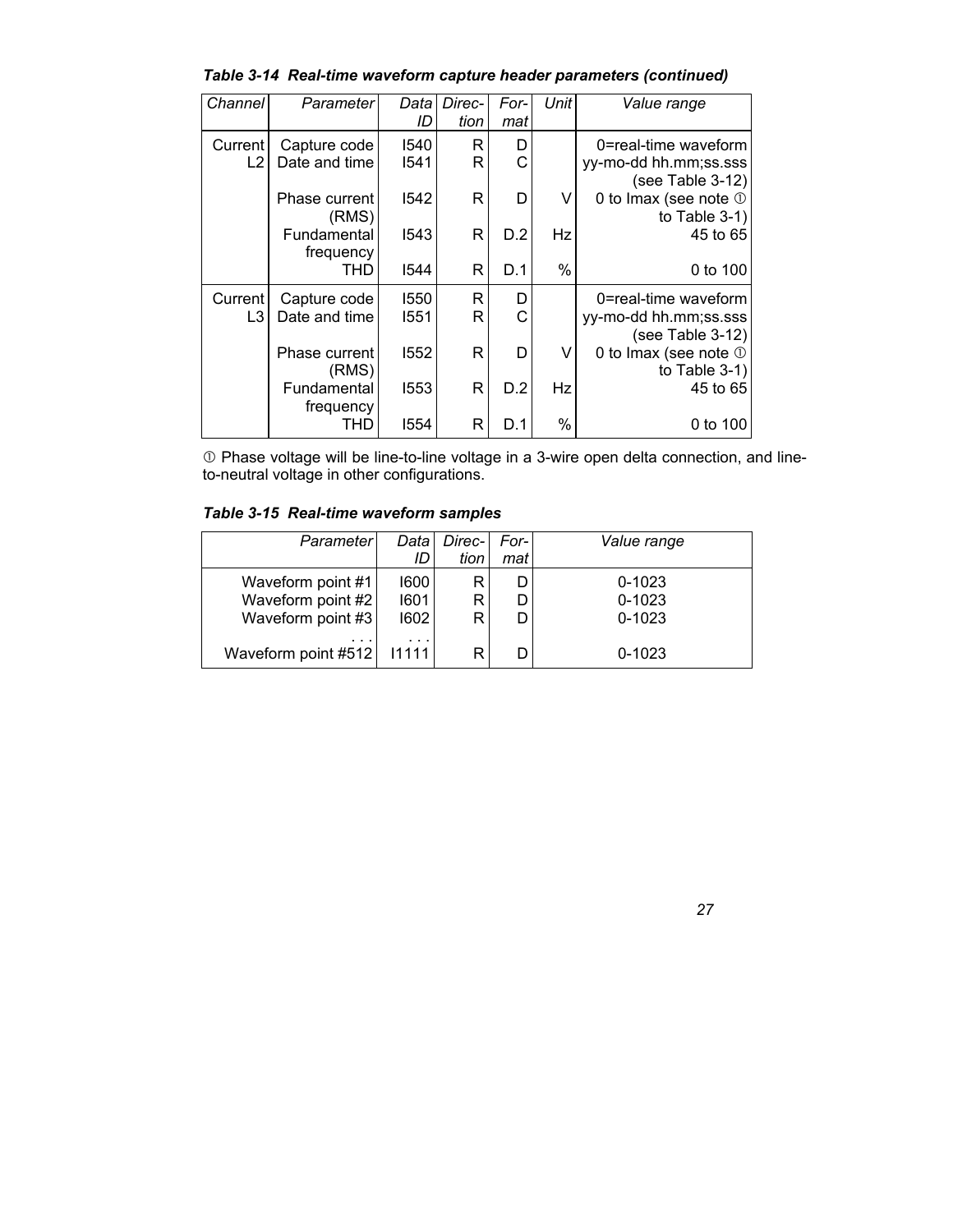#### **NOTE**

Waveform registers allow the user to obtain the real-time waveforms (4 cycles x 128 samples per cycle) sampled by the Powermeter.

Each waveform consists of 512 samples. A waveform record contains six waveforms: 2 inputs (voltage and current) x 3 phases. Both the voltage and current waveforms on any phase are always sampled and recorded simultaneously.

To access the real-time waveforms, a particular order of requests is needed. The waveform data is transmitted to a master via the special large scale communications buffer. Before reading the waveform samples, the waveform record containing two waveforms for the selected phase should be locked in the communications buffer. It is made by reading the corresponding header record for the voltage input (see Table 3- 14). Before accessing the current waveform samples, the current waveform header record must be accessed to prepare waveform for reading. The capture code register should be always read first.

Once waveform is locked in the communications buffer, the user can read the waveform samples by accessing the samples' registers (see Table 3-15). Data in the communications buffer doesn't change until a header record for the voltage channel is accessed.

Each waveform sample is represented by a value in the range of 0 to 1023. A value of 0 corresponds to the highest negative amplitude of the measured signal, and a value of 1023 corresponds to the highest positive amplitude.